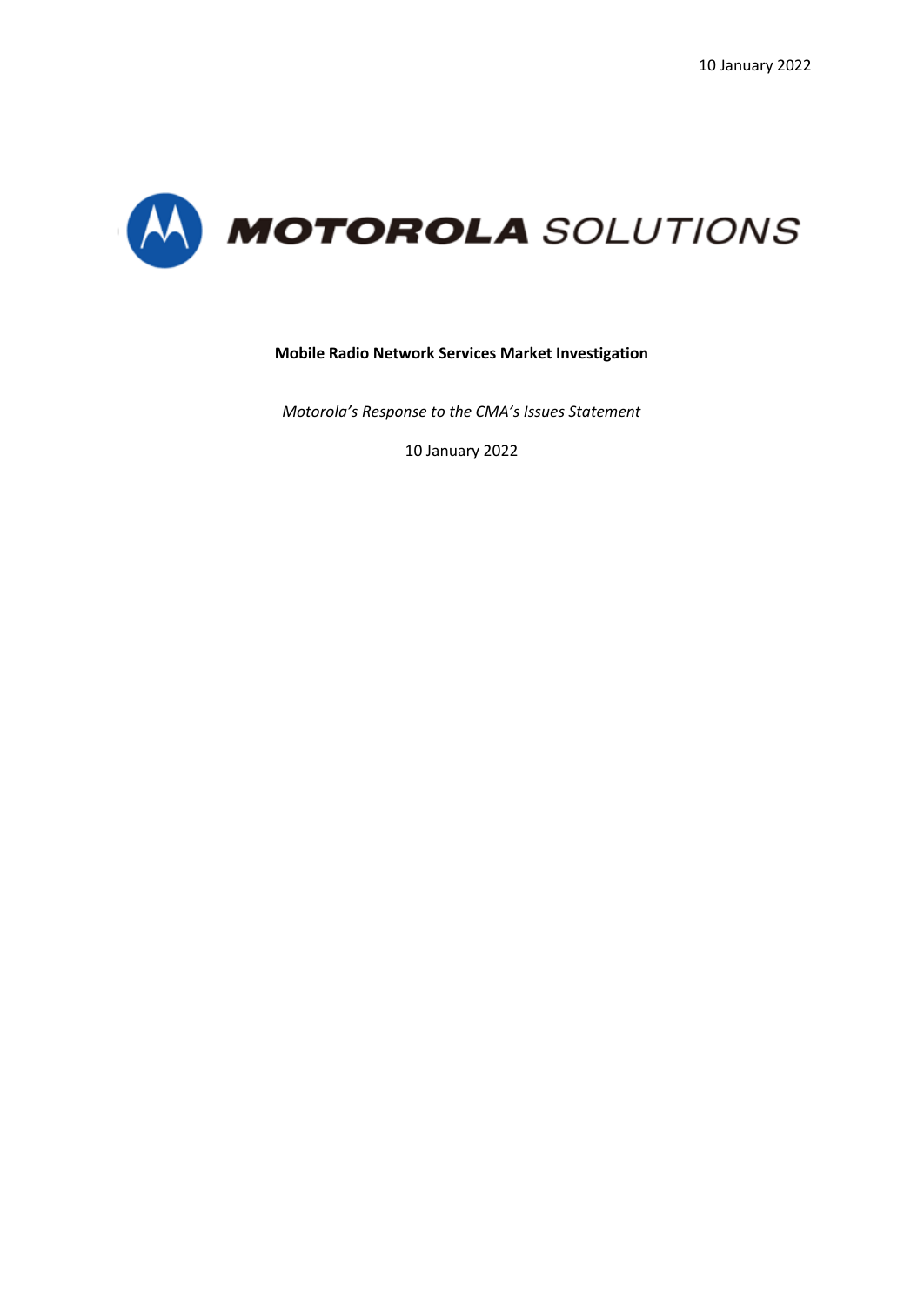# **Table of Contents**

| 1.  |  |                                                                               |  |  |  |  |
|-----|--|-------------------------------------------------------------------------------|--|--|--|--|
| 2.  |  |                                                                               |  |  |  |  |
| 2.1 |  |                                                                               |  |  |  |  |
| 2.2 |  |                                                                               |  |  |  |  |
| 2.3 |  | Contractual and Commercial Relationships between Airwave and its customers  6 |  |  |  |  |
| 2.4 |  |                                                                               |  |  |  |  |
| 2.5 |  |                                                                               |  |  |  |  |
| 2.6 |  |                                                                               |  |  |  |  |
| 3.  |  |                                                                               |  |  |  |  |
| 3.1 |  |                                                                               |  |  |  |  |
| 3.2 |  |                                                                               |  |  |  |  |
| 3.3 |  |                                                                               |  |  |  |  |
| 3.4 |  |                                                                               |  |  |  |  |
| 3.5 |  |                                                                               |  |  |  |  |
| 4.  |  |                                                                               |  |  |  |  |
| 4.1 |  |                                                                               |  |  |  |  |
| 4.2 |  |                                                                               |  |  |  |  |
| 4.3 |  |                                                                               |  |  |  |  |
| 5.  |  |                                                                               |  |  |  |  |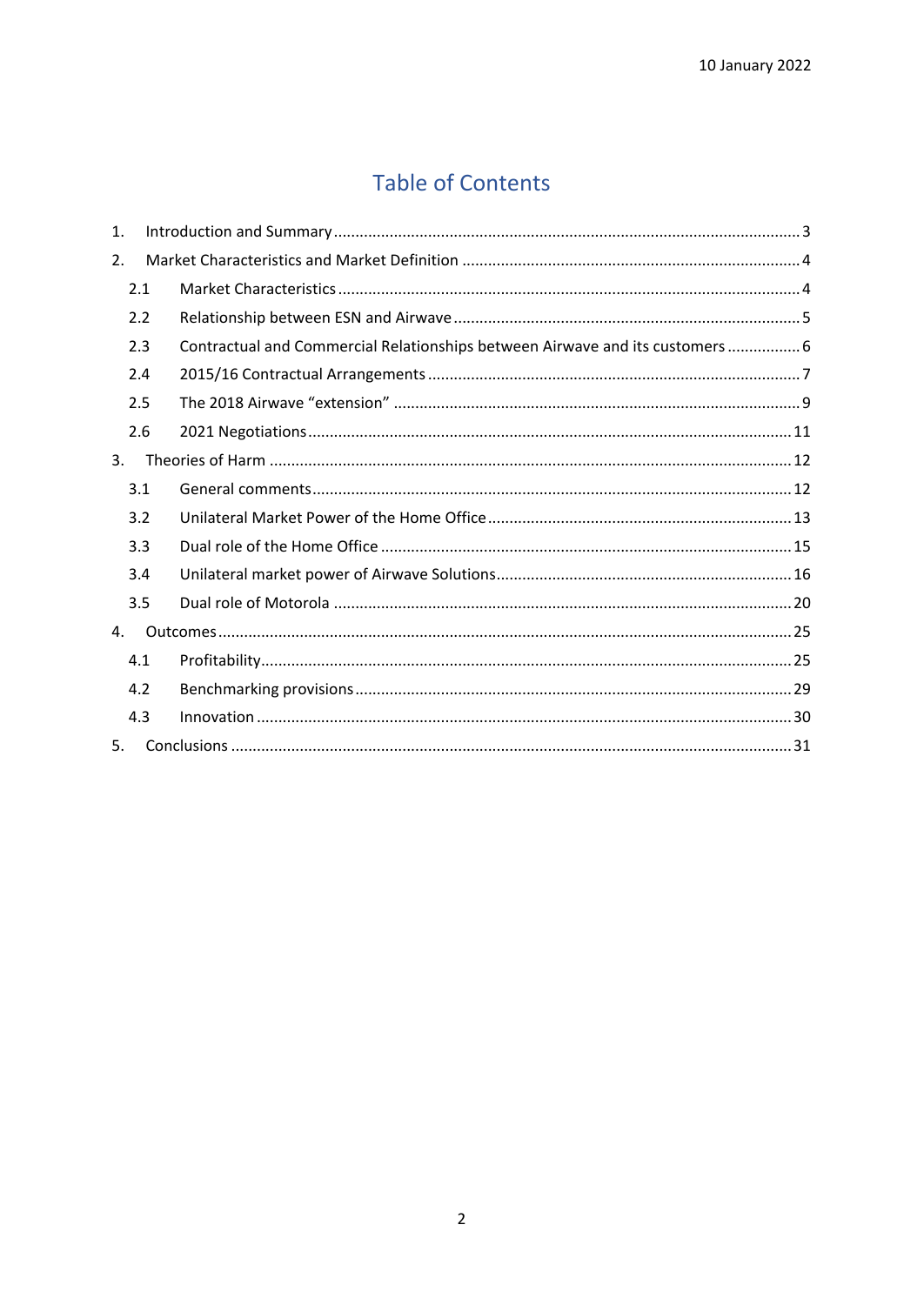## <span id="page-2-0"></span>**1. Introduction and Summary**

- (1) Motorola<sup>1</sup> welcomes the opportunity to comment on the Issues Statement published by the CMA on 13 December 2021. Motorola notes that the Issues Statement is intended to act as a framework for the Group's market investigation and that there is no presumption that the Group will find any AECs.
- (2) Motorola's summary comments on the Issues Statement are:
	- (a) To ensure a complete and balanced investigation of the reference market, the Group should investigate two further important theories of harm:
		- (i) *Unilateral Market Power of the Home Office* giving rise to issues such as [] (whether intentional or unintentional),  $[\mathcal{K}]$  across Airwave and ESN;
		- (ii) *Dual Role of the Home Office as sole customer in ESN and Airwave*, to determine whether Home Office conduct  $[\mathcal{K}].$

These theories of harm, and key related evidence, are explained below. Motorola believes that an exploration of these issues will contribute to a clearer understanding of whether the reference market is working well and if not what the causes may be.

- (b) Motorola welcomes the Group's focus on the contractual arrangements between Motorola and the Home Office. An independent assessment of these arrangements and the actions of the parties is a fundamental pre-requisite to the assessment of whether there may be any AECs in a properly identified relevant market.
- (c) The Group has implicitly recognised that the correct approach is to look at competition *for* the market since the Group proposes to focus on contractual negotiations in 2015/16, and then in 2018 and 2021. Motorola agrees with this approach. However, since Airwave only came about because of the very contract being investigated, the contractual starting point in 2001 and economic outcome for the Home Office by the end of the contract in December 2026 need to be an integral part of the analysis.
- (d) Motorola welcomes the Group's careful assessment of the credibility of the theory that Motorola's "dual role" may have affected the delivery of ESN and whether Motorola has the incentive and ability to affect the delivery of ESN in the future.
- <span id="page-2-1"></span>(e) Motorola welcomes an assessment of ESN but is concerned that the focus is presently only on Motorola's dual role. If Airwave profitability is the central concern (which the evidence points entirely against), the magnitude of any excess profits is set by the extent of any ESN delay. The Group should therefore not only focus on the role of the Home Office in causing ESN delay, but ensure that it has a balanced picture by taking

 $1$  "Motorola" is used in this Response to refer collectively to the entities involved in the delivery of the Airwave service together with their relevant affiliates. This Response should be read together with Motorola's prior submissions to the CMA.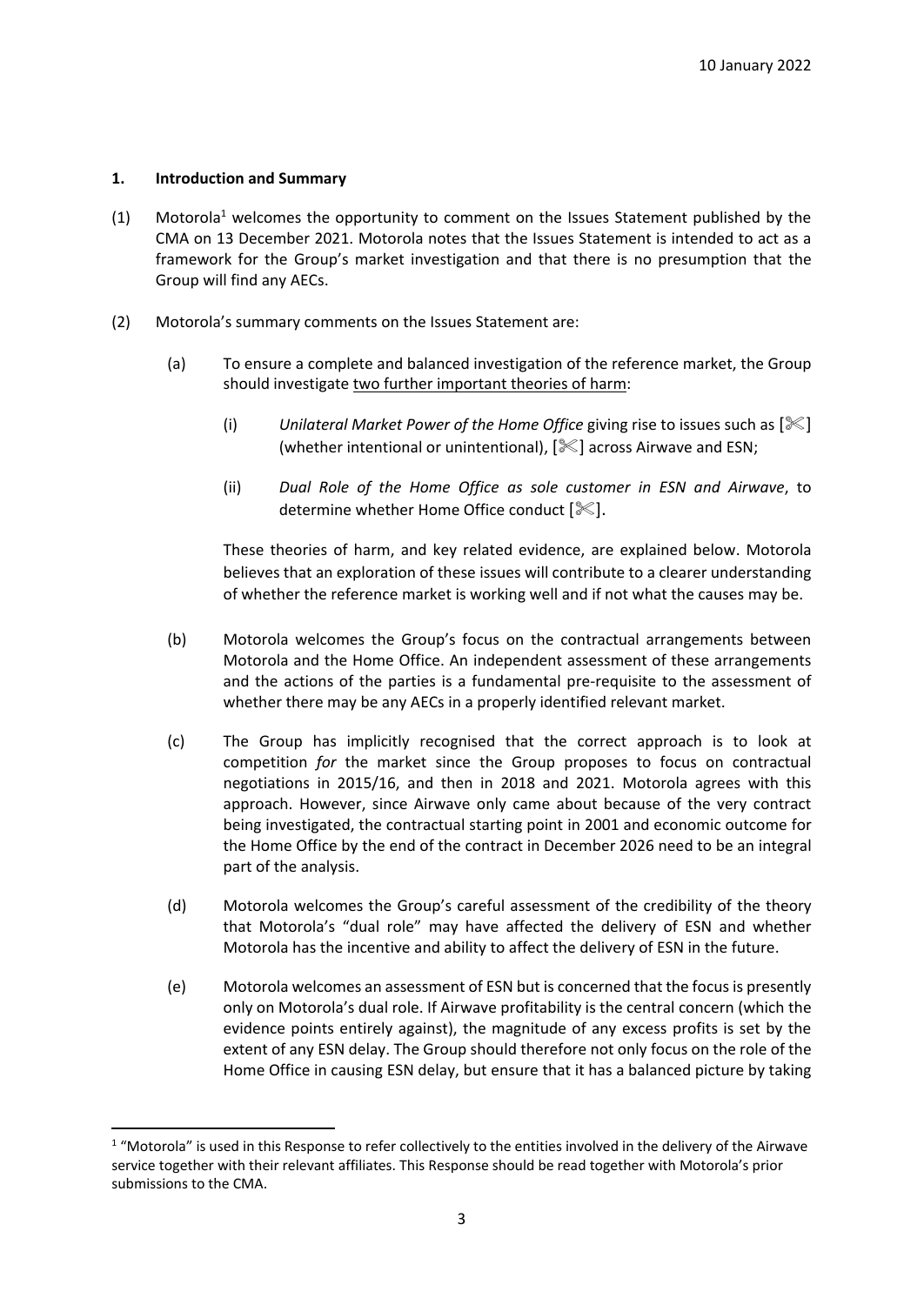evidence from all stakeholders. As a minimum, Motorola suggests that evidence is taken from the following current and former stakeholders in the programme:

 $|\mathcal{K}|$ 

- (f) In the assessment of *innovation,* the Group is strongly encouraged to assess the role of the Home Office in  $[\mathcal{K}]$  the reference market. Supporting grounds for such assessment are provided at paragraphs [\(96\)](#page-29-2) to [\(98\)](#page-29-3) below
- (g) The Group is also encouraged to thoroughly examine the cost of ESN to the taxpayer. This topic is addressed at paragraph [\(58\)](#page-15-1) below.
- (3) Motorola strongly believes that after careful consideration the Group will conclude either that there are no AECs, or that any AECs arise because of  $[$   $\ll$ ]. The evidence available to the Group demonstrates overwhelmingly that Airwave is a project company that has consistently delivered to or beyond its requirements, and has done so at exceptional value for money while showing substantial flexibility. Motorola recognises that there are many issues for the Group to consider that require careful assessment, and Motorola remains at the Group's disposal to assist the market investigation.

# <span id="page-3-0"></span>**2. Market Characteristics and Market Definition**

#### <span id="page-3-1"></span>2.1 Market Characteristics

- (4) The CMA appears to have misunderstood Motorola's view on what constitutes a relevant market and why the supply of the Airwave service should not be considered to be a market to be investigated. The Issues Statement presents Motorola's position as follows (at paragraph 22): "*Motorola Solutions, in its successive submissions, has argued that the supply of LMR network services in Great Britain does not constitute a relevant market. This is because, they argue, such services can only be provided through a long-term contract (the PFI Agreement) between two parties (Airwave Solutions and the Home Office) owing to the bespoke nature of the services, and there is limited scope for competition during the contract*."
- (5) This is not Motorola's position. Rather, Motorola has explained that the supply of services *within* a contract should not be considered a relevant market. A failure to understand the difference between *markets*(in which prospective suppliers compete) and *contracts*(under which services are being supplied) has potentially disastrous consequences for the legal certainty that contracts are supposed to provide to the contracting parties.
- (6) This is why Motorola responded to the market investigation consultation, which postulated a market for the supply of the Airwave network (now amended by the CMA to be described as a market for the supply of LMR network services), by stating that:

*"[t]he supply of the Airwave service pursuant to a long-term contract does not amount to a 'market': there is a sole purchaser (the Home Office), and a sole supplier (Motorola) who provides a bespoke service as required by the purchaser, pursuant to highly detailed contractual requirements that have been negotiated over a period of many months"* (emphasis added).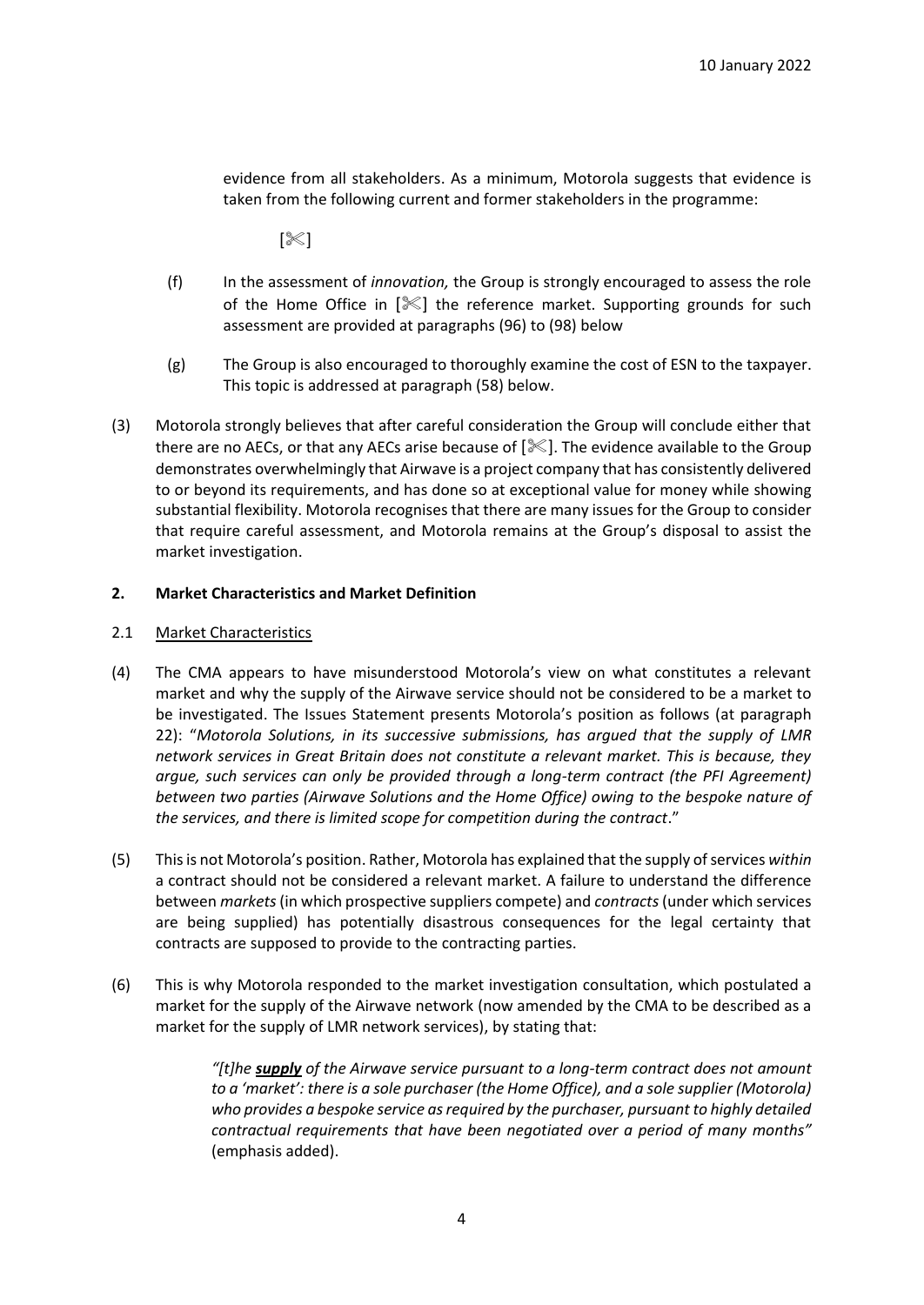(7) The CMA's own guidance puts this point as follows: 2

*"In some instances firms compete for a market, rather than in a market, for example, by competing to be the first to claim a patent in a key area, the first to achieve scale in a new market, or to win a public procurement contract or franchise to supply a public service."*

- (8) This is why there is currently no 'market' in any competition sense for the provision of Airwave: these services are currently supplied on terms agreed when the contract was tendered and subsequently amended by the parties and will be provided on agreed terms until 31 December 2026<sup>3</sup> and beyond, at the sole option of UKHO. Contracts for a replacement service have been tendered when ESN was procured. Any market investigation that does not take as its starting point negotiations at the point of contracting is a 'market investigation' in name only.
- (9) One clear way to illustrate the difference between a contract and a market in the present context is to examine the outside options available to the parties. Motorola's outside options are non-existent. Motorola is contractually required, at an agreed price, to provide the Airwave service until the Home Office specifies, now being until 31 December 2026. Walking away would mean Motorola breaking its contract which, quite aside from the ruinous financial consequences, is hardly a credible option given the damage this would cause to Motorola's reputation. As the Home Office has recognised in evidence given to the PAC<sup>4</sup> it is unrealistic to theorise that Motorola could afford to be seen to walk away from its core business.
- <span id="page-4-0"></span>2.2 Relationship between ESN and Airwave
- (10) Motorola notes that the CMA appears to have dispensed with the idea of competition between alternative networks during the transition period from Airwave to ESN. Instead, the CMA seems to consider that there is some competitive interaction between Airwave and ESN referred to as 'long run dynamic competition'. According to the CMA:

*"the development of ESN may affect Airwave Solutions' revenue and profitability by impacting upon, for example, the number of customers that use it, the length of time that customers use Airwave Solutions, the extent of customers' bargaining positions vis-à-vis Airwave Solutions and the level of investment required to keep the Airwave network in operation. The development of ESN can therefore be viewed as a form of long-run dynamic competition as it represents efforts that have the goal of winning customers that currently use the Airwave network."*

(11) Motorola fully agrees with the notion that the development of ESN affects Airwave's revenues – after all, if ESN had been delivered by the Home Office's required date, Airwave would by now be shut down. However, this effect arises purely from the fact that the Airwave network is needed for longer than the Home Office initially expected. It does not amount to any

<sup>2</sup> *Guidelines for Market Investigations: Their role, procedures, assessment and remedies* (CC3 Revised), at paragraph 11.

<sup>3 [</sup>S].

<sup>4</sup> Oral evidence: Emergency Services Communications (16 November 2016), Question 100 <https://publications.parliament.uk/pa/cm201617/cmselect/cmpubacc/770/770.pdf>.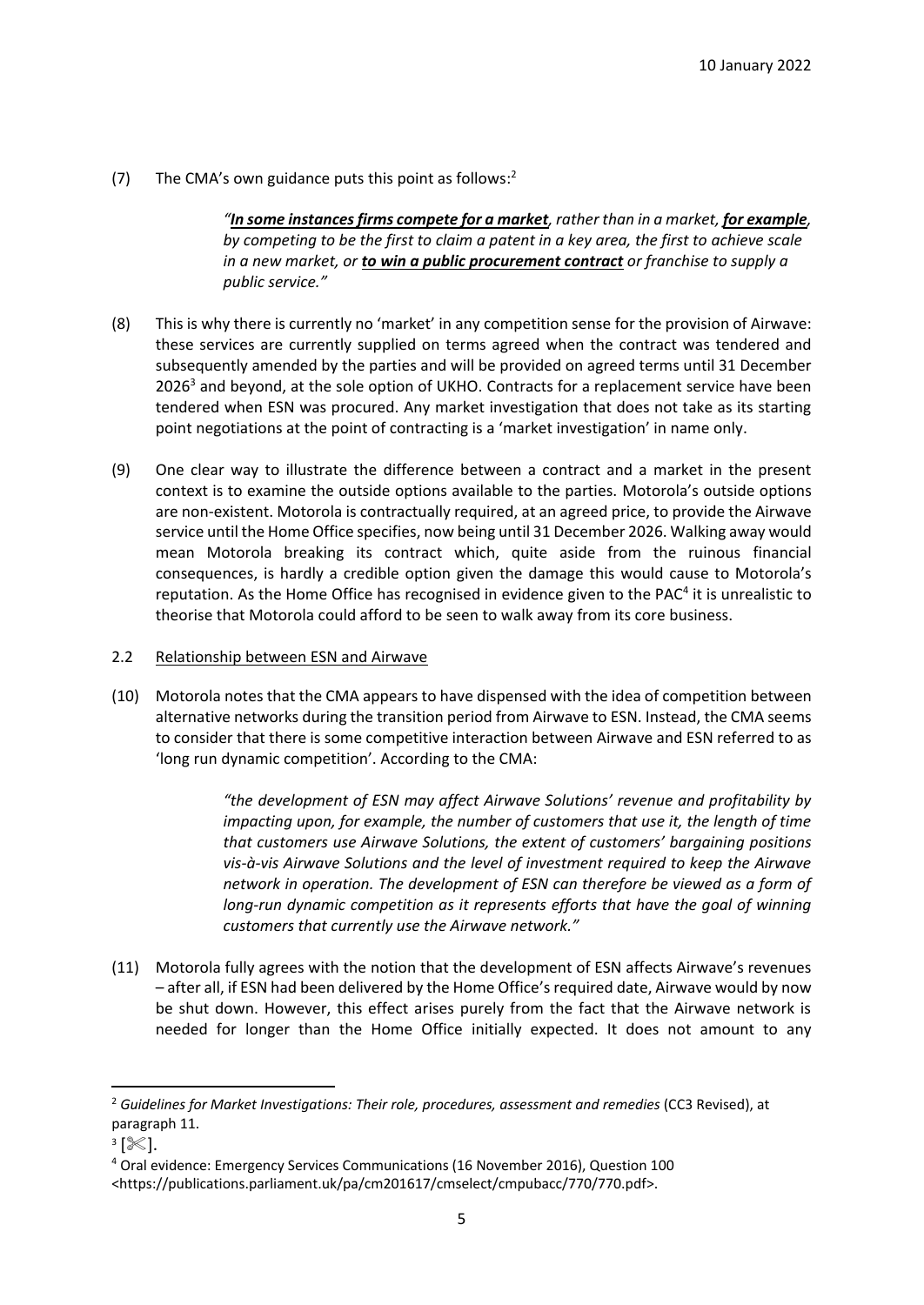competitive interaction, as the parameters for the transition from Airwave to ESN are entirely unaffected by Airwave's actions or decisions.

- (12) ESN also affects Airwave profitability, but not in ways suggested by the above passage. Airwave has to be provided to the exact date specified by the Home Office (now set at 31 December 2026) which given the lumpy nature of capital investment required to maintain the network at contracted levels, may lead to lower overall profitability depending on the particular year selected. Motorola is also subject to high levels of risk and uncertainty as a result of the Home Office's unilateral option to further defer the shutdown date beyond 31 December 2026 at a  $[\mathcal{K}]$  notice either nationally or regionally (depending on progress of the Home Office's ESN Transition plan) with all of the attendant complications and costs of maintaining its supply chain to accommodate that option.
- (13) It bears emphasising here that the terms on which these customers would be served and the (expected) timing of the migration from Airwave to ESN were determined at the tender stage of the ESMCP in 2015. The transition from the old (Airwave) to the new (ESN) provider of mobile communications services for the emergency services does not depend, in any way, on the relative attractiveness of the commercial terms offered by the two networks. Those terms are already set – individual users (police, fire ambulance) are unable separately to choose whether they want Airwave or ESN for a particular period. It is therefore unclear what *competitive* interaction 'long-term dynamic competition' seeks to capture as the Home Office – acting as the sole customer – simply sets the time frame for the switch over from one network to the other.

#### <span id="page-5-0"></span>2.3 Contractual and Commercial Relationships between Airwave and its customers

- (14) As Motorola has explained to the CMA on a number of occasions, to the extent that Airwave amounts to a market, it only exists as such because of the negotiation of contracts that gave rise to its existence. To date, the CMA has failed to demonstrate an accurate understanding of the contractual position, and Motorola welcomes the Group's sharp focus on this vital issue. Motorola believes that once the Group understands the contractual arrangements for the remaining life of Airwave (i.e., until December 2026) (and in light of the benchmarking provisions available to the Home Office – see paragraphs[\(94\)](#page-28-1) t[o \(95\)](#page-29-4) below), the Group will find that there are no competition concerns in the supply of LMR network services.
- (15) The CMA states at paragraph 4 of the Summary of the MIR Decision that "*it is now expected that the Airwave network will continue until the end of 2026, with the terms of the extension needing to be agreed by the end of 2021*" (emphasis added; see also paragraph 1.51 of the MIR Decision).
- (16) The CMA's description of the contractual position is incorrect and misleading. Motorola's Response to the MIR Decision presents a factual overview of the contractual position. Briefly, the CMA is wrong to state that there is a "need" to "agree" an extension to the contract(s) in order for the Airwave service to be continued beyond 2022. It is similarly wrong to state that there is a "need" to "agree" the terms (including as to pricing) that will apply to the period beyond 2022. This has been demonstrated conclusively by the Home Office  $[\mathscr{K}]$ . This continuation mechanism was put in place and agreed by Motorola and the Home Office in 2016 specifically to avoid the ''need to agree'' as the Home Office insisted upon the absolute right to continue the Airwave contracts as long as the Home Office needed the service.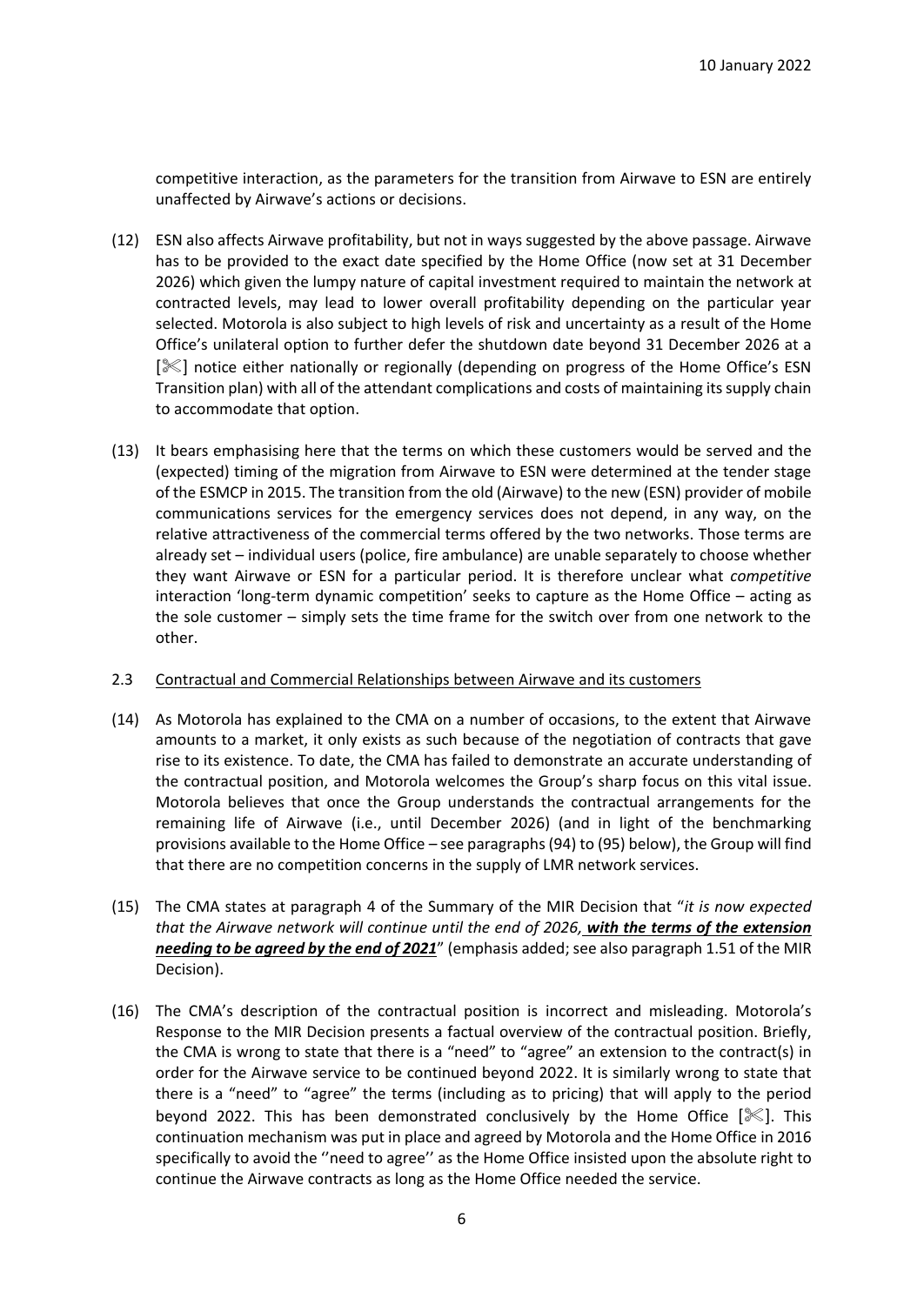- (17) Similarly, the CMA's scant treatment of the Deed of Recovery fails to recognise the central role played by that document, and the importance of the commercial principles agreed. According to Recital (H) of the Deed of Recovery:  $\ll$ . In other words, the Deed of Recovery was in large part the reason why the Home Office consented to Motorola's acquisition of Airwave.
- (18) In addition to setting out financial remedies (including the right to reduce Airwave payments by  $[\mathcal{K}]$ % or approximately  $f[\mathcal{K}]$ m) in the event of certain delays, the Deed of Recovery gives the absolute power to the Home Office to decide for how long the Airwave network would run. As Recital (E) makes clear:  $[$   $\ll$   $]$  <sup>5</sup> and this principle lay at the heart of the arrangements entered into between Motorola and the Home Office in 2016. At the time of the Deed of Recovery, the Home Office had not settled its transition plan and so insisted on a "notice" mechanism under which the Home Office would later inform Airwave when individual regions would be shut down.
- (19) Agreement of the Deed of Recovery was the Home Office's absolute priority in the suite of concessions obtained by the Home Office in 2016 and has played a central role in each negotiation with the Home Office since 2016.

# <span id="page-6-0"></span>2.4 2015/16 Contractual Arrangements

- (20) Motorola welcomes the Group's focus on this period. This is the only point at which the parties had the option to walk away during the period of Motorola's ownership of Airwave. Motorola's walk-away option was not to proceed with the Airwave acquisition (although this was hardly attractive since Motorola would have had to pay a break fee of  $f$   $\sim$  million). The Home Office's walk-away option was to refuse consent to the acquisition, causing the acquisition to fail (but the Airwave service would continue). As a result, the Home Office was able to 'bid down' and lock in the terms on which Motorola (instead of Macquarie) would be required to supply Airwave, in return for the Home Office consenting to the transaction.
- (21) On 9 December 2015, Motorola executed its Lot 2 Agreement, by virtue of which Motorola would be a supplier to ESN.
- (22) Shortly thereafter, Motorola's proposed acquisition of Airwave gave the Home Office an opportunity to secure significant concessions as a condition of providing its consent for the transaction to go ahead. That opportunity enabled the Home Office to secure the following:
	- (a) A 'Deed of Recovery' providing financial remedies protecting the government from a delay to ESN caused solely by Motorola's ESN Lot 2 delivery and the consequential need to extend Airwave;
	- (b) A perpetual obligation for Airwave to continue to deliver the service at an agreed price (subject to indexation) and at Airwave's risk and cost until the final ESN Transition Group (whether delayed or on time) has transitioned to ESN and Airwave is switched off;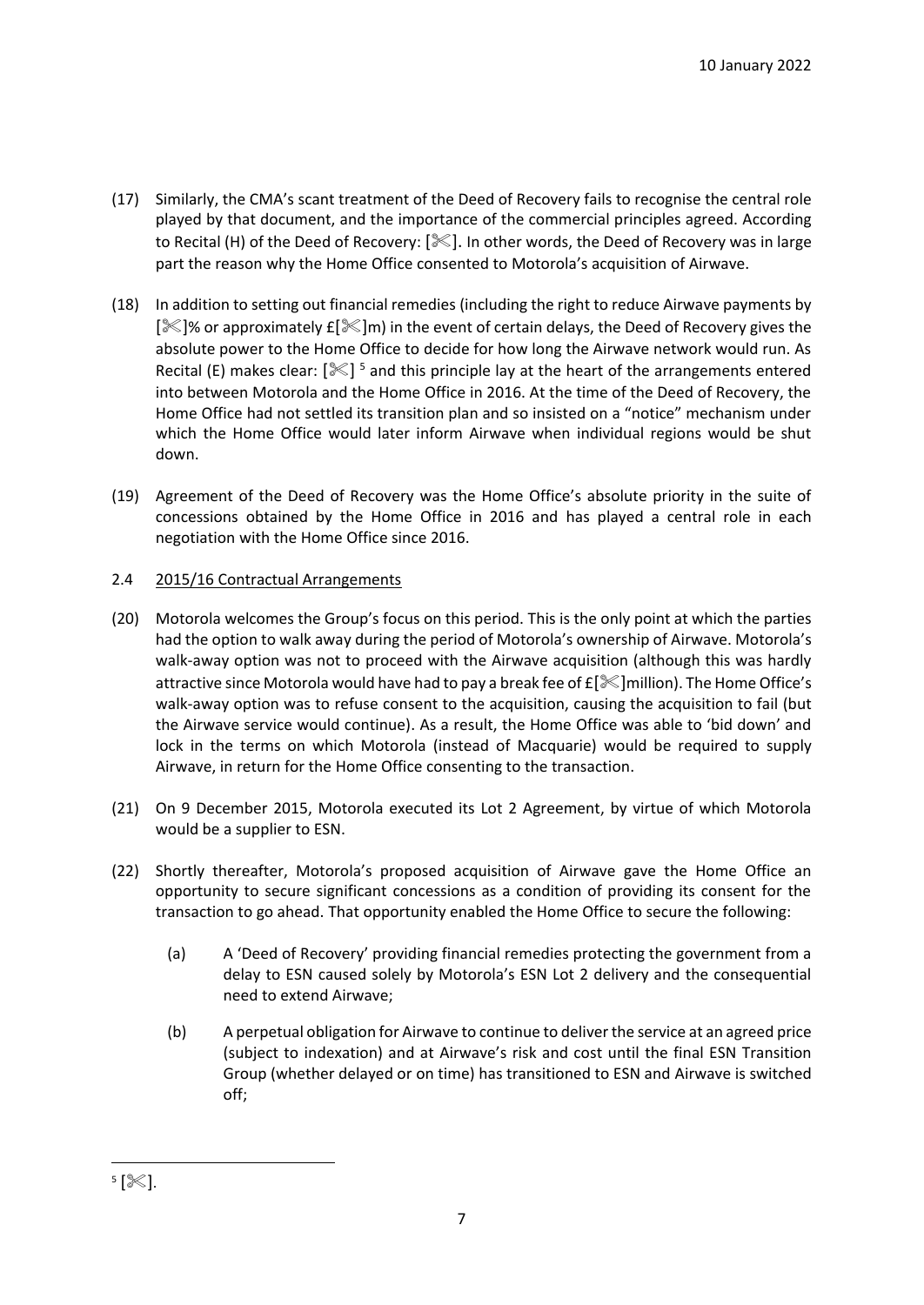- (c) A unilateral option in favour of the Home Office to extend Airwave for any period beyond 31 December 2019<sup>6</sup> at agreed pricing (subject to indexation) and further flexibility (all aligned to possible ESN elongated Transition scenarios) to require delivery of the Airwave service only to such ESN Transition Groups that are delayed in transitioning to ESN and need the service for longer than those groups that have transitioned;
- (d) Classification of the Airwave network into eight different regional areas which would align to the ESN Transition Group rollout strategy. Each Airwave regional area would have a separate notice period and end date;
- (e) An essential and bespoke "interoperability" service under which the emergency services users would be able to communicate on an interoperable basis via the existing Airwave Tetra system and the new ESN PTT voice communication system during the transition phase from Airwave to ESN;
- (f) Settlement of ongoing litigation between the Home Office and Airwave relating to Benchmarking and Variation of Price equating to payments to the Home Office of  $f$ [ $\mathcal{K}$ ]m over three years;
- (g) A common end date for all core contracts Police, Fire, and Health removing the "ragged edge" expiry dates, which would have been problematic as regards the Home Office's aspiration to complete ESN Transition across all the emergency services by December 2019;
- (h) Access to  $\ll$  of Airwave's sites located in rural areas in order to enable the Home Office to execute on its ESN extended area coverage requirements;
- (i) Flexibility for Police Forces to extend their existing Menu Services provision at current pricing for a period of their choice through to National Shut Down; and
- (j) Withdrawal of Airwave's procurement challenge against the Home Office following Airwave's exclusion from the ESMCP "Lot 3" competition.
- (23) It should be noted that the Home Office did not seek to secure any form of price reduction at this point, having secured the overall deal it wanted (see also Table 1 below, in which Motorola outlined the estimated  $E[\mathcal{K}]$  million that Motorola's acquisition would save the Home Office, compared with remaining with Airwave's then owner), as well as interworking, which was essential to a timely launch of ESN.
- (24) In particular items (a), (d) and (e) above indicate that there was no doubt about the eventual replacement of Airwave by ESN as and when the latter became operational, with Airwave ensuring that the transition would be smooth, and that any potential conflict of interest that might arise from Motorola's 'dual role' was considered and addressed.
- (25) In addition, the Home Office gained, in Motorola, a supplier of its critical Airwave service with public safety at the heart of its business and whose infrastructure and TETRA technology had been the backbone of the Airwave network. The change in ownership also led to approximately £2 billion of debt being removed from the Guardian Digital Communications Ltd (Airwave's

<sup>6</sup> The then "National Shutdown Target Date".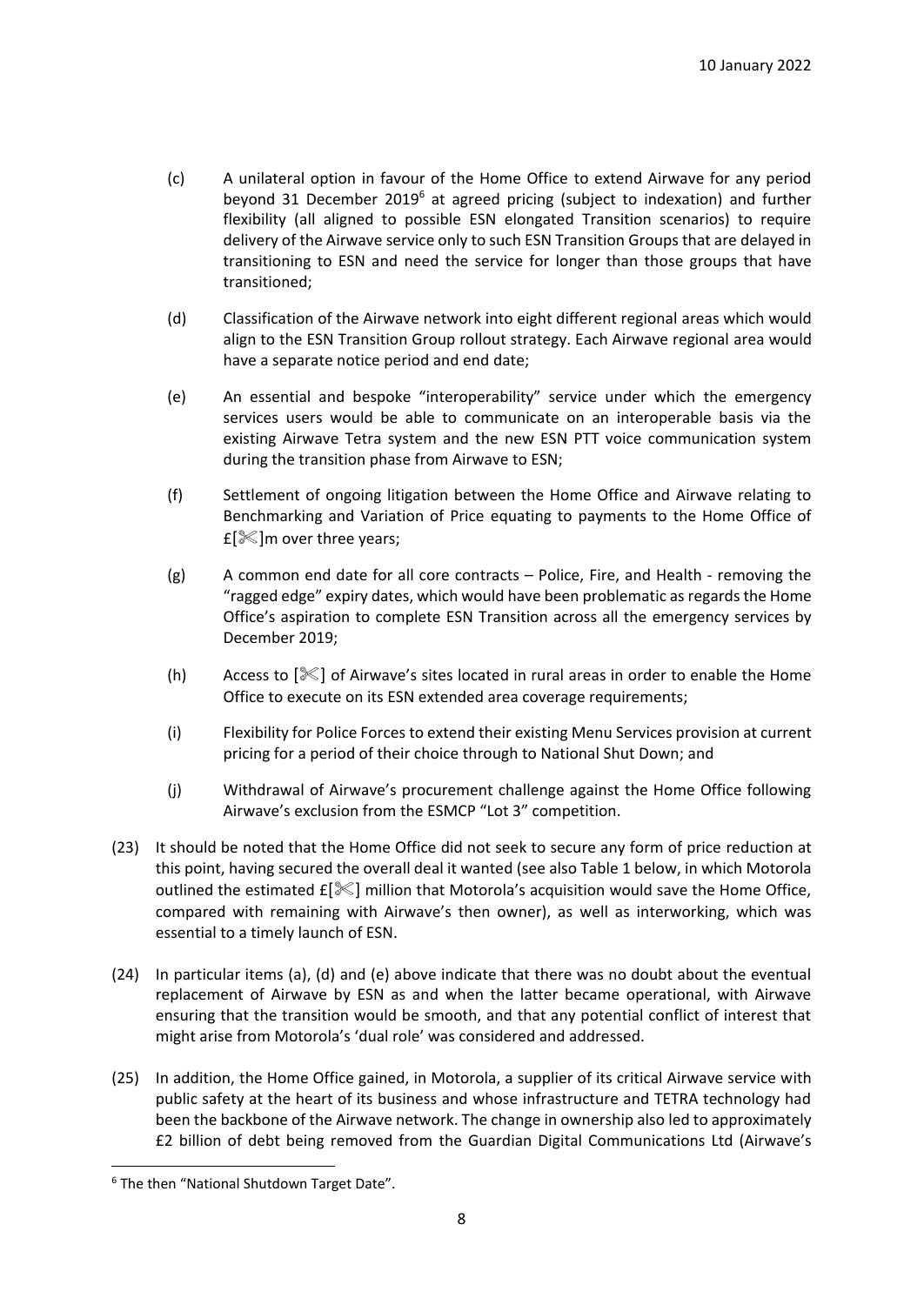immediate parent company) balance sheet, which was put in place as part of Macquarie's acquisition of Airwave<sup>7</sup> (which would of course have incentivised Macquarie to seek to maximise their profit at every opportunity, not least in the scenario of ESMCP being delayed).

(26) The evidence points overwhelmingly towards the conclusion that the overall agreement entered into with Motorola as acquirer of Airwave offered the Home Office better value for money even than the deal that the Home Office had secured with Airwave's previous owners, which as the Airwave project IRR analysis unequivocally shows had already provided exceptional value for money. Motorola did not have any level of market power at the time of the acquisition of Airwave, or at any time thereafter since the contractual terms had been agreed. This was explained *by the Home Office* in April 2017 to the Public Accounts Committee as follows:

> *"Q46 Philip Boswell: As a previous contracts manager for contractors, designed obsolescence is a convenient mechanism to squeeze money out of customers—mobile phone users will be completely familiar with that, and clients alike. The contractor having moved the goalposts by saying they are going to withdraw their support, what can you possibly do about this? Do you think it gives them a stronger position if you want to extend beyond? You are just figuring out what you need at the moment.*

> *Mark Sedwill: Just one point of context: this was a severe risk when Macquarie were the owners of Airwave—and we spent quite some time on this at the previous hearing—because they had essentially been telling the market that they were going to be able to charge us pretty much any price they liked after the end of the PFI 2020.*

> *With Motorola taking over and agreeing a much more reasonable set of price extensions, we have already mitigated that financial risk very substantially. As Mr Webb says, it is Vodafone not Motorola who have issued the notification about the support for this particular part of the infrastructure. There is a question between them as well as between us and Motorola but, as Mr Webb says, we have a price agreement with Motorola for those extensions that is firm. Is that fair?* (emphasis added)

*Stephen Webb: indicated assent—"* 8

#### <span id="page-8-0"></span>2.5 The 2018 Airwave "extension"

- (27) It should be noted as a general matter that while the term "extension" has been used colloquially between the parties and publicly, in contractual terms everything that took place after 2016 was a continuation of the contract, not an extension. There was never a point in time after 2016 when, but for agreement between the parties, the Airwave contract would have ended.
- (28) Since in 2016 the contractual terms for the future provision of Airwave had already been settled, any amendments to those terms would ordinarily only occur where the parties could jointly

<sup>7</sup>Guardian Digital Communications Limited Annual Report and Consolidated Financial Statements Year ended 30 June 2015 <https://find-and-update.company-information.service.gov.uk/company/06143540/filinghistory/MzE0MjI4NjM0MWFkaXF6a2N4/document?format=pdf&download=0>

<sup>8</sup> Public Accounts Committee, *Upgrading emergency service communications – recall* (21 April 2017) <https://publications.parliament.uk/pa/cm201617/cmselect/cmpubacc/997/997.pdf>.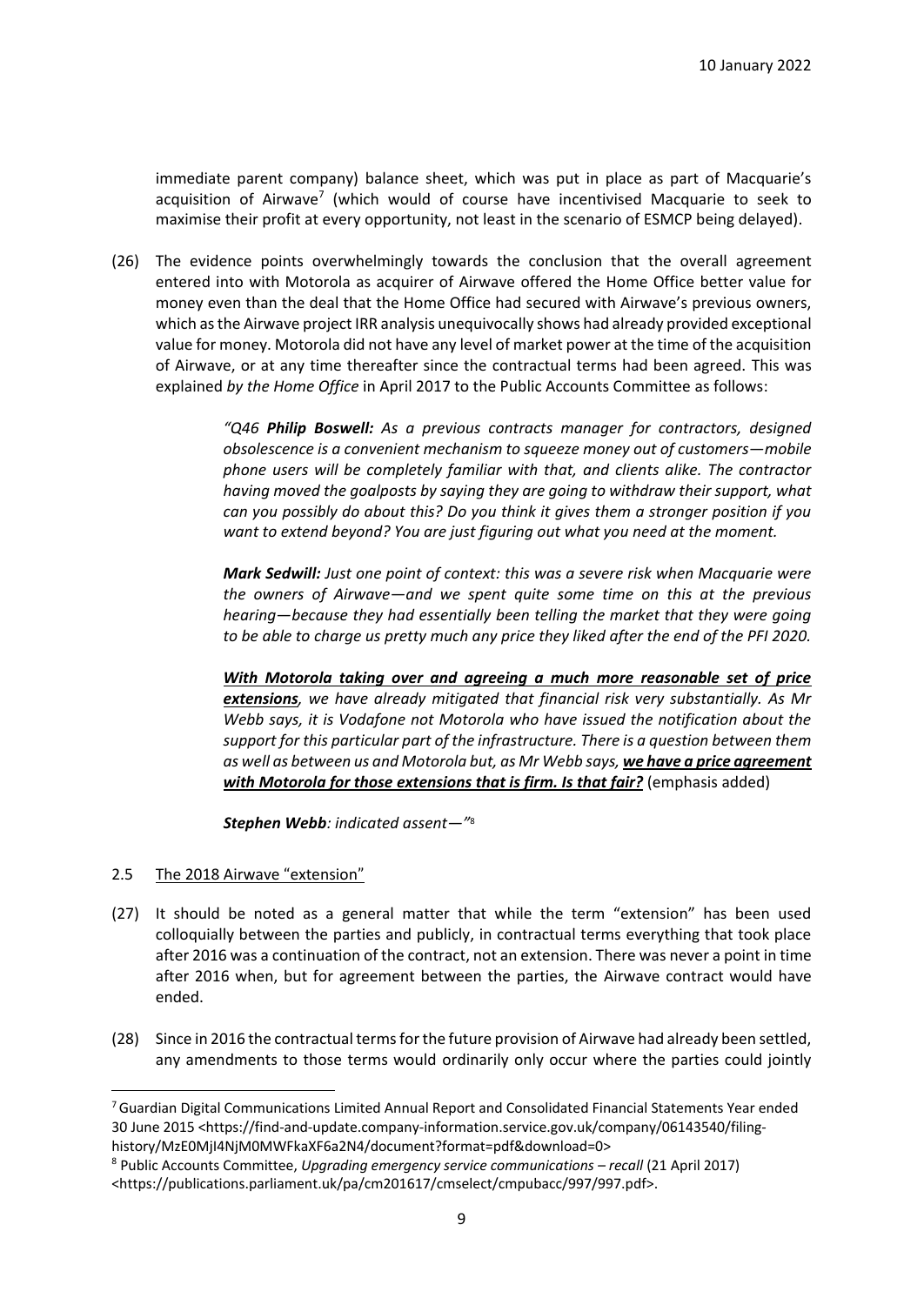conclude that it was in their mutual interests to amend the agreements. In reality, as the contractual evidence demonstrates however, every amendment after 2016 amounted to *improved* terms for the Home Office. This evidential picture directly contradicts any theory that Motorola had market power.

- (29) In April 2018, the Home Office approached Motorola with a request to quote for a ten-year continuation of the Airwave contract. This request appears to have been made in the context of the planned reset of the ESMCP, so that the Home Office could understand the cost of retaining Airwave as a long-term committed backup for mission critical PTT voice functionality. Motorola responded to the Home Office request with a first model to set out what the service charges might be and to advance the 'framework' of both Airwave and ESN. <sup>9</sup> Although the parties had already agreed the pricing that would apply irrespective of Airwave's period of operation, in view of a potential 10-year commitment from the Home Office Motorola proposed an innovative discount structure of [ $\mathcal{X}$ ]%[ $\mathcal{X}$ ]% over time, with discounts staggered in line with network investments that would be required.
- (30) The Home Office subsequently requested a proposal for an extension based on a rolling 18 month contract structure. In response, Airwave explained that such an arrangement could not be accommodated without significant increases in the price of the Airwave service as Airwave would be unable to enter into long-term contracts with suppliers and would need to pass on higher charges for short-term contracts and potentially large write-offs of capital investments. As an alternative, Airwave offered the option of contract breaks at predefined points (after  $[\mathcal{K}]$ years). This would allow Airwave to package network investments in a planned manner into discrete blocks. Decommissioning charges would be waived after the full contract term but would be payable in full or at  $[\mathscr{K}]$ % if the Home Office exercised the break options and therefore the network would have to be shut down earlier. As Airwave pointed out, incorporating the flexibility offered through the break options created additional risks as investments might need to be brought forward if component failure rates exceeded forecasts without any certainty of being able to recoup these investments.
- (31) The proposal submitted to the Home Office in June 2018<sup>10</sup> retained the discount structure of the original 10-year proposal, and with some changes to the bundles included would guarantee blue light customers savings of  $f^*$  m off a total baseline revenue of  $f^*$  jbn over 10 years, compared with savings of  $E[\mathcal{K}]$ m off a total baseline revenue of  $E[\mathcal{K}]$ bn under the initial proposal. This amounted to a similar saving of around 14% over the full ten-year period whilst providing a considerable amount of flexibility.
- (32) Some three months later, the Home Office sought and obtained continuation of the Airwave service for a further three years beyond 2019 at a  $\mathcal{K}$  % discount to the existing service charge. In addition to discounting of Airwave Service Charges by  $[\mathcal{K}]\%$ , the Home Office required an amendment of the payment profile of the Blue Light Contracts which pushed payments out of 2020 and into 2021 and 2022 for budgetary reasons. As a result, Motorola had to take working capital funding at its own cost to accommodate this requirement of the Home Office. In addition to securing cashflow benefits, by agreeing with Motorola to amend the 'target' national shut down date from 31 December 2019 to 31 December 2022 the Home Office preserved its ability

<sup>9</sup> Airwave: 10 Year Extension Modelling, 17 April 2018.

<sup>10</sup> Airwave: 10 Year Extension Modelling, 6 June 2018.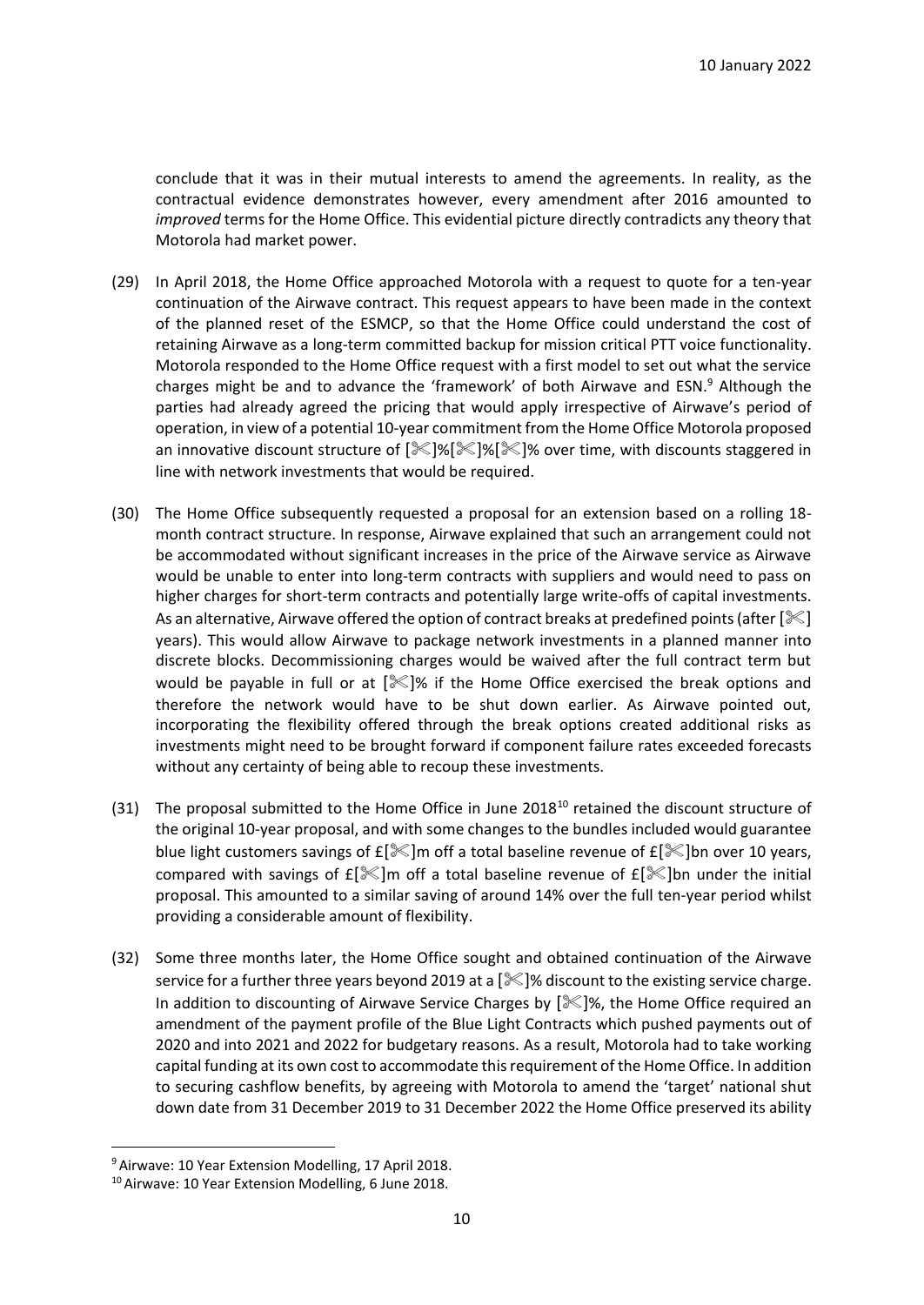to later exercise the Home Office's extension option, via issuance of a National Shutdown Notice, secured in 2016. This was therefore a highly favourable outcome for the Home Office.

- (33) It is however not clear to Motorola why the Home Office chose a three-year extension at a []% discount in preference to the proposal made by Motorola in June 2018 which had an initial period of  $[\mathcal{K}]$  years at a  $[\mathcal{K}]$ % discount (after which a break option could be exercised), unless some or all of the following applied: (a) the Home Office was very confident that it would have no further need for Airwave after 2022; or (b) politically, the Home Office could not been seen to enter into another 10 year agreement, even with two break clauses; or (c) the Home Office wanted to guarantee itself the ability to extend Airwave for ever.
- (34) These negotiations show that in 2018 the 'market' (if extra-contractual negotiations can ever be considered to constitute a market) was working extraordinarily well for the customer. The Home Office asked Airwave to provide quotes for different scenarios, and Airwave engaged with the Home Office constructively, exploring alternative ways of providing the Home Office with the requested flexibility that could be made to work with the requirement for long term commitments from Airwave to its suppliers and the nature of the investments needed to maintain the service at the agreed standard over a reasonably certain time horizon.
- (35) It is obvious that the Home Office was in the driving seat. The Home Office set its requirements and decided which of the options offered by Airwave it would eventually pursue. Airwave provided a range of options rather than simply pointing to the existing terms and (for example) threatening to stop providing the service altogether if the Home Office did not accept those terms. As the Home Office itself recognised when giving evidence,<sup>11</sup> it would not be a sensible strategy for Motorola not to engage constructively with respect to the provision of emergency services in the UK, since this is its core business.

#### <span id="page-10-0"></span>2.6 2021 Negotiations

- (36) In March 2021 the Home Office sought to further improve the terms of its arrangements in relation to Airwave while planning the required continuation of Airwave beyond December 2022. Motorola had initially requested a price increase to take account of the vast capex programme that would be necessary to provide the Airwave service until 2026. This request was flatly rejected, and the  $[\mathcal{K}]$  of the Home Office towards Motorola became  $[\mathcal{K}]$ , even though Airwave continued to operate at its customary high level. Many  $[\mathscr{K}]$  were  $[\mathscr{K}]$  placed on Motorola for detailed information, []. Furthermore, despite Motorola producing successive draft Heads of Terms and demonstrating in meetings to the Home Office that Airwave represented exceptional value for money according to the terms of the contract, the Home Office refused to specify its  $[\mathcal{K}]$  only that Motorola's proposed terms were not acceptable to the Home Office.
- (37) Recognising that this is speculation on the part of Motorola, the Group is  $[\mathscr{K}]$ . Once the market investigation was launched, Airwave was unable to continue discussions regarding the provision of further *ex gratia* discounts to the Home Office, given the highly uncertain environment into which the Airwave business had been plunged by the CMA's market investigation reference.

<sup>&</sup>lt;sup>11</sup> Oral evidence: Emergency Services Communications (16 November 2016), Question 100. <https://publications.parliament.uk/pa/cm201617/cmselect/cmpubacc/770/770.pdf>.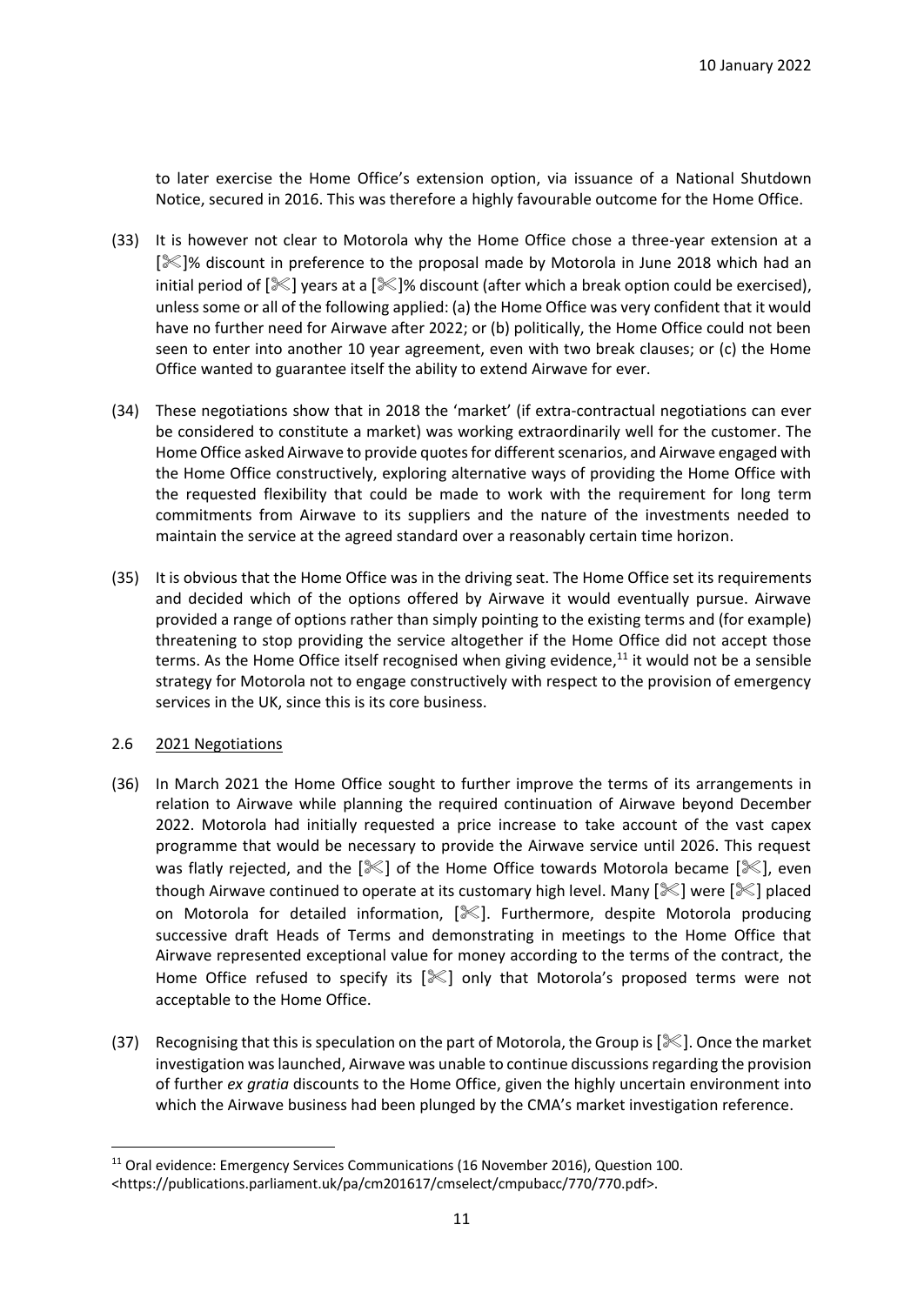## <span id="page-11-0"></span>**3. Theories of Harm**

#### <span id="page-11-1"></span>3.1 General comments

- (38) Any market investigation where there is a sole supplier and a sole customer should examine separately whether bargaining power is skewed in favour of one side to an extent that would give this side unilateral market power. If there are no grounds to consider such an uneven distribution of negotiation power, this points strongly towards the conclusion that the market is working well. For the reasons explained below, Motorola believes there is overwhelming evidence to support a thorough investigation of the Home Office's conduct and its impact on Airwave, yet this is absent from the Issues Statement.
- (39) The need to make a careful assessment of unilateral market power on both the demand and supply side assumes a central importance: the present market involves a monopolist and a monopsonist; and the Group's second theory of harm (dual role) depends on the first (unilateral market power) being true and of course there would be no need for any inquiry as to profitability if the first theory did not hold true.
- (40) As presently conceived, the theory of harm regarding ESN delay (namely Motorola's 'dual role') discriminates against Motorola; the theory has been unreasonably and unfairly narrowly drawn. ESN delay has caused Airwave to run longer than the Home Office's originally envisaged shutdown dates of 31 December 2019 or 31 December 2022. By framing the theory of harm only in terms of Motorola's "dual role", the Group is unreasonably limiting its own ability to examine the true cause of ESN delay to ascertain whether this may this turn out to be a feature of the reference market and if so, what to do about it.
- (41) In its Response to the MIR Decision, Motorola explained the issue as follows:

*"… (i) critically, if ESN had been delivered on time, Airwave would have been switched off and this Market Investigation would not be happening; and (ii) the ESMCP provides a helpful insight into the conduct of the Home Office as a monopsonist customer and into the conduct of Motorola often going beyond its contractual obligations to support the ESMCP. On an objective reading it will be obvious that Motorola did not delay the ESMCP. Of course, given* []*this is now moot, but nonetheless Motorola intends to ensure that the Group has the facts surrounding this topic. In fact, Motorola anticipates that, having considered the explanation for the delays in the ESMCP, the Group will want to consider whether the CMA should have considered the adverse incentives on the Home Office created by the Home Office's achievement in 2016, at a time when the misalignment of two of its key ESMCP suppliers' technical solutions had become apparent to the Home Office, of a unilateral fixed-price option to extend Airwave without limit in time. This option effectively provided a state-guaranteed insurance policy that Airwave would always be available regardless of the state of its ESMCP. The Group may also want to consider why the finger has been pointed at Motorola in respect of ESMCP delay, and whether the accusation is fair."*

(42) It is troubling to Motorola that, despite the many volumes of publicly available independent assessments pointing towards an  $[\mathcal{K}]$  by the Home Office to deliver ESMCP (and thereby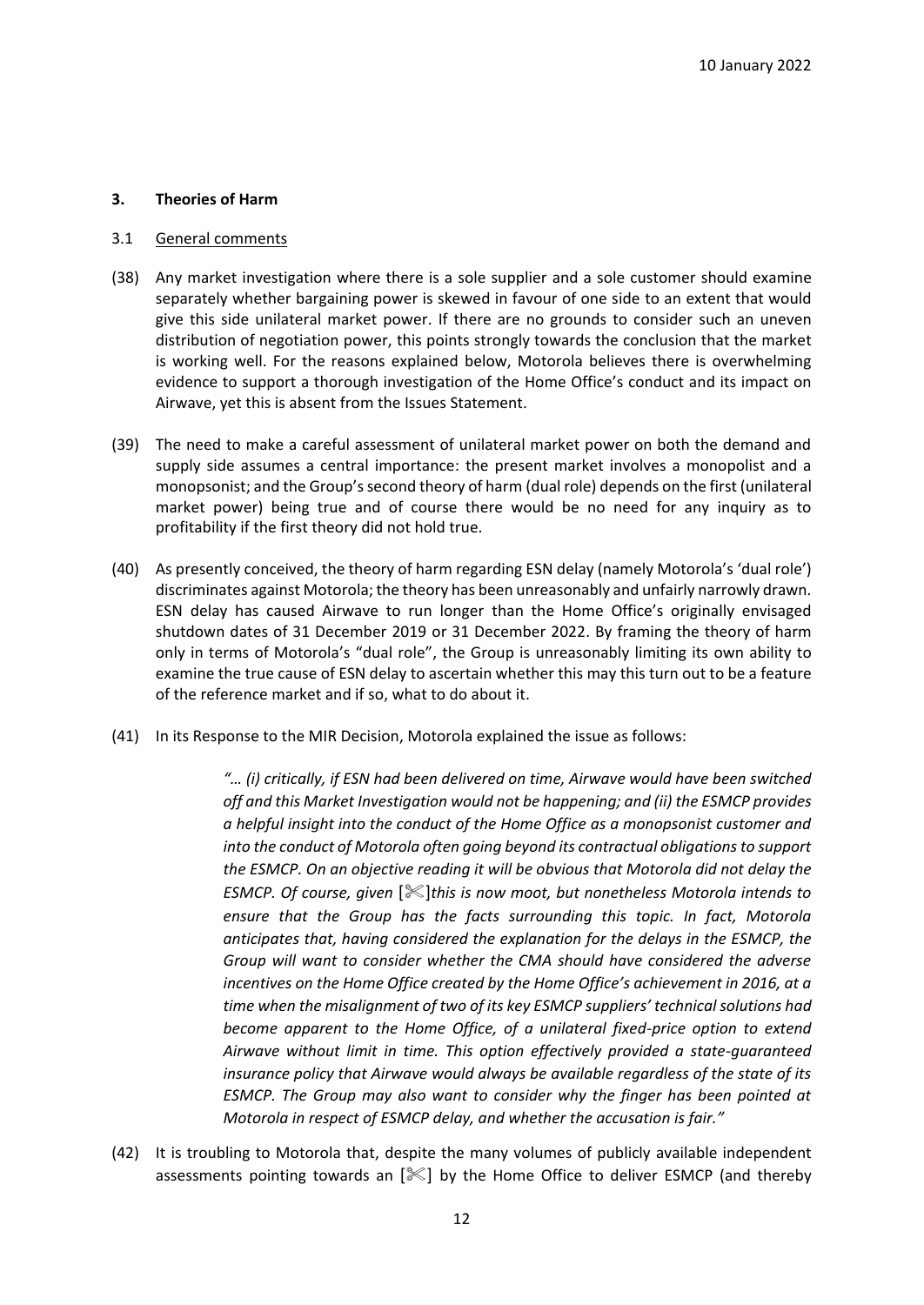achieve Airwave shutdown on a timely basis), the Issues Statement indicates no efforts are necessary or appropriate to examine Home Office conduct in relation to ESN and its impact on Airwave. Motorola therefore respectfully invites the Group to review as separate theories of harm:

- (a) Unilateral market power of the Home Office; and
- (b) Dual role of the Home Office in relation to ESMCP and Airwave.
- (43) Further evidence and reasoning is provided below.

#### <span id="page-12-0"></span>3.2 Unilateral Market Power of the Home Office

- (44) The Home Office is a monopsonist in respect of both ESN and Airwave, and the Group is urged to make a careful assessment of the extent to which the Home Office has caused adverse effects on competition in the reference market. Notwithstanding the fact that, across Airwave and ESN, it has made many  $[\mathscr{K}]$ , the Home Office has used its monopsony power in a number of ways over time including to: extract lower prices outside of contractually agreed terms; defer significant payments;  $[\mathcal{K}]$  including in respect of ESN delay, all in full knowledge that Motorola has no "walk away" options.
- (45) By way of example of this  $[\mathcal{K}]$ , despite the agreement in 2018/2019<sup>12</sup> to implement an incremental product-based delivery programme culminating in "ESN Prime" from which point the ESN Transition would start, the Home Office decided to change the basis for delivery moving to a "ESN Beta" and ESN V1" deployment. Following this decision, the Home Office required Motorola to deliver significantly increased technical scope (through its Kodiak Software for ESN V1) compared to the scope that the Home Office had only 18 months previously agreed would be sufficient to commence its transition phase from ESN Prime (which was itself similar in scope to the ESN Beta). Not only was this new approach  $\mathcal{K}$  by the Home Office, but the Home Office also then  $[$ <sup> $\&$ </sup>  $]$ affording Motorola the necessary commercial cover to undertake this new work. The Home Office also insisted that its dates for the achievement of "Beta"  $[\mathscr{K}]$  and "ESN V1" be maintained regardless of continual significant increases in scope, which the Home Office attributed to the needs of its users. All of this was despite the parties having specifically agreed the contractual scope and price for that scope in the ESN Reset. Motorola believes that once the Group has assessed conduct such as this, the Group will conclude that remedies may be appropriate to resolve conduct issues and incentives on the purchasing side, not the supply side.
- (46) In its very first Response to the Market Investigation Consultation, Motorola observed that:<sup>13</sup>

*"[t]here has been discriminatory treatment by the CMA of Motorola as the sole private sector supplier under the Airwave contracts and the Home Office as the sole government sector customer under that contract. Among others, Motorola is accused of having unilateral market power, whereas no consideration at all is given to the bargaining power held by the Home Office."*

<sup>12</sup> ESN Heads of Terms and CAN500.

<sup>&</sup>lt;sup>13</sup> Motorola's 18 August 2021 submission, at page 3, sixth bullet point.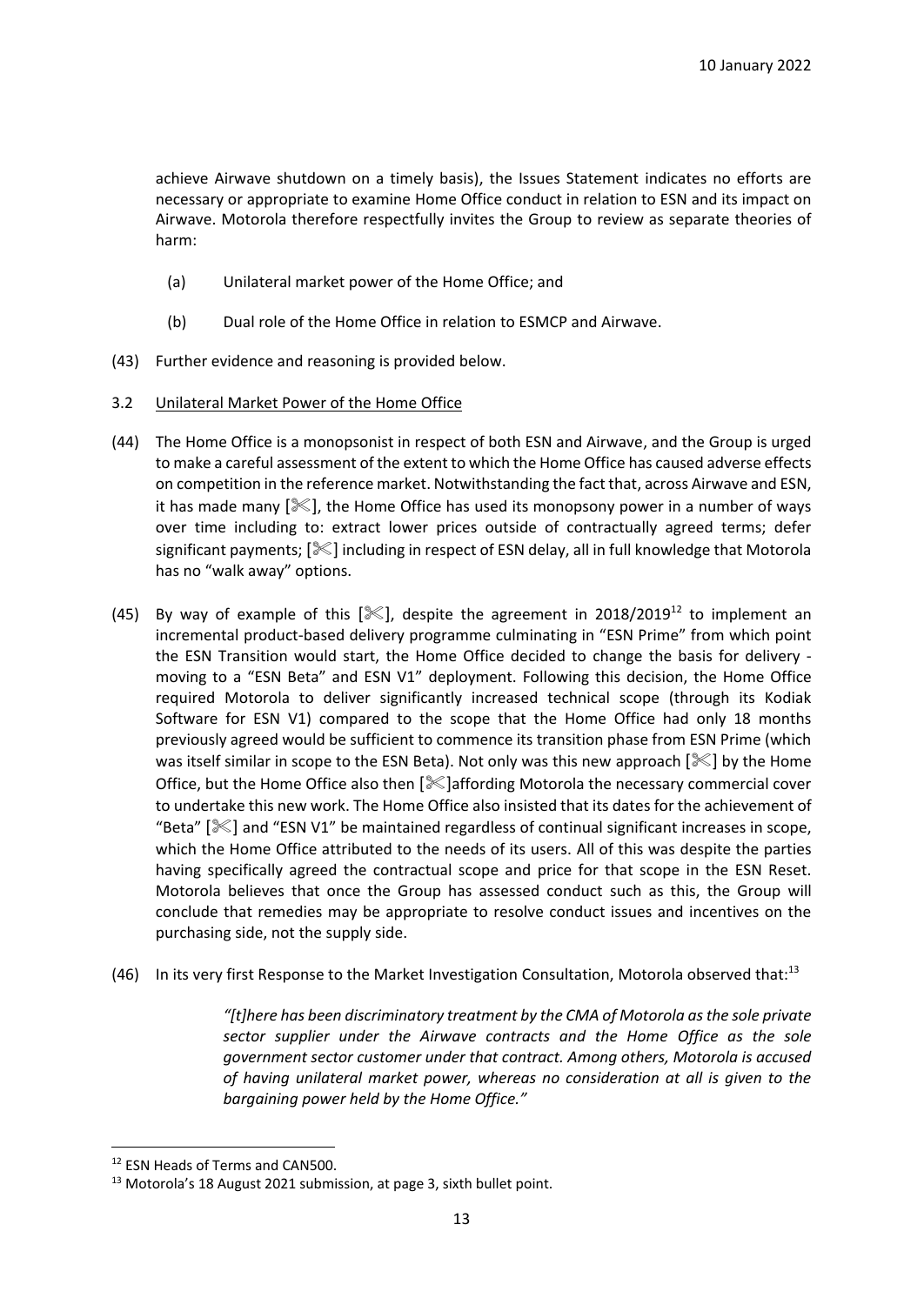- (47) The CMA has so far continued this unequal treatment, and the Group's independent thorough assessment of the role of the Home Office will ensure a fair market investigation. This will be welcomed not just by Motorola but no doubt [ $\mathcal{K}$ ]; it is Home Office conduct which drives market outcomes.<sup>14</sup>
- (48) It is of course for the Group to determine how best to investigate and measure the Home Office's unilateral market power as a 'feature'. Motorola respectfully notes that this might include testing the implicit assumption that ESN is necessarily  $[\mathcal{K}]$ , examining the net costs to the taxpayer of creating the replacement network, and by examining  $\mathcal{K}$  to procure a new ESN in the first place. A private sector customer contemplating such a vast first-of-a-kind project would need to have a keenly justified business plan, among other things, whereas publicly available data suggests that the economic case for ESN  $[\mathcal{K}]$ , especially given (i) the substantial duplicative network setup costs; (ii) the service performance of Airwave and excellent reputation among users; and (iii) that, in practice, users already have data services in addition to their Airwave contracts.
- (49) Inefficient purchasing choices. A powerful Government customer does not have the same budgetary constraints<sup>15</sup> as a private sector business that is accountable to its shareholders, especially in the context of critical national infrastructure. There are moreover many instances of Home Office purchasing inefficiencies and the Group is respectfully invited to seek evidence from stakeholders on this. As an isolated example, Airwave sought to assist the Home Office in relation to control room procurement by suggesting that ESN-ready control rooms procured by user organisations should also have DCS capability (DCS is a required Airwave protocol) in case ESN roll out was delayed. The Home Office  $[$  this suggestion with the result that user organisations have had to reprocure control rooms at substantial and unnecessary additional cost.
- (50) Similarly, the Group might also carefully examine how ESN currently looks set to operate from a user standpoint, to determine the extent to which the Home Office has developed an improved offering. Certain activities currently performed by Airwave as part of the contract with the Home Office will need to be performed by end user organisations. The ESN model is essentially of a "self-service" nature, requiring user organisations to dedicate their own local teams, presumably at their cost, to manage parts of the ESN service. It is unclear whether such costs have been factored into previous appraisals of ESN.
- (51) 2019 shut down date. The CMA has previously and mistakenly asserted that Motorola gave certain "assurances" that the Airwave network would be shut down in 2019. Motorola never gave any such assurance and in fact assigned a [ $\mathcal{K}$ ]% probability (as disclosed to the CMA at the time of Motorola's acquisition of Airwave) to the prospect of the Airwave network being extended beyond 2019. Moreover, Airwave voiced its concerns around the overly optimistic timetable. Subsequently the original 17-month ESMCP mobilisation timetable set by the Home Office in 2015 had to be extended by 4 months late in the pre-BAFO procurement stage. Motorola believes this was because the Home Office realised that bidder concerns on industry's

<sup>&</sup>lt;sup>14</sup> See for example, Motorola's Response to the MIR Decision, at paragraph (63), which explains how the Home Office kept Motorola and EE apart, with the result that ESN was unnecessarily delayed. See also the PAC's negative view of such Home Office conduct, summarised at paragraph (65).

<sup>&</sup>lt;sup>15</sup> The Home Office did not budget for ESN delay contingency, despite relying on it, as it did not know its budgetary settlement beyond 2020. Motorola's Response to the MIR Decision, at paragraphs (44) to (46).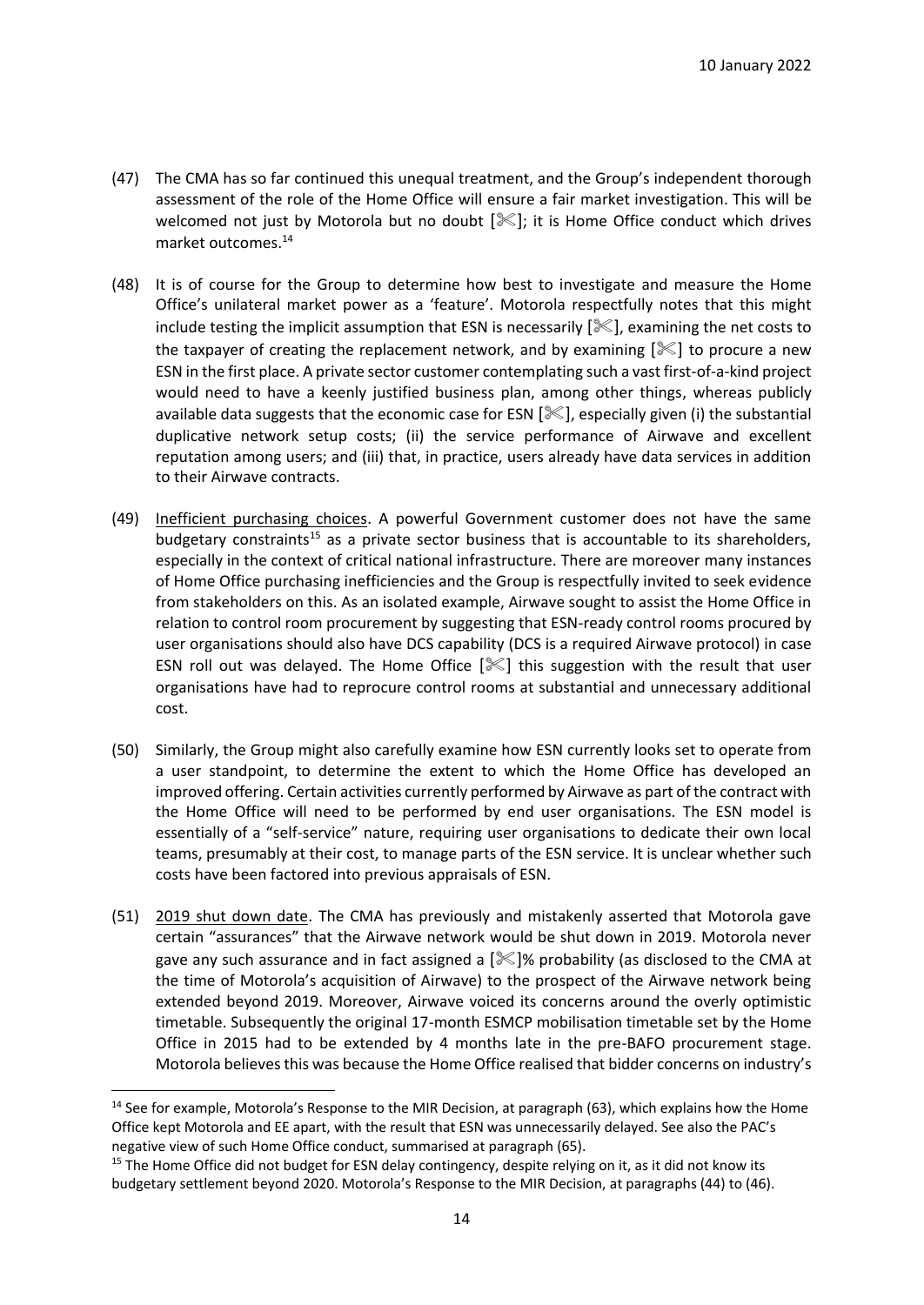ability to build a first-of-a-kind solution of such complexity in such a short time period were well founded. Even then the Home Office did not extend the subsequent "transition phase" and the Airwave switch off date remained set at 31 December 2019. The ability to act independently of budget constraints and set targets that are roundly rejected by industry are symptomatic of market power.

- (52) Refusal to pay. A refusal to pay can be evidence of unilateral market power. The Group is respectfully invited to consider the Home Office's refusal, at times, to make certain significant payments due under its contracts with Airwave.  $[\mathcal{K}]$ . This behaviour has continued in the ESMCP with, by way of example, Motorola currently  $[\mathcal{K}]$  undertaken.
- (53) Requiring work with no contractual certainty. Similarly, the Home Office has required work to be done but without committing to payment terms. During 2020 and 2021 Motorola was working on over  $f[\mathcal{K}]$ m in change requests while prolonged negotiation on pricing for such requests took place. These negotiations did not conclude until December 2021.
- (54) Obstructive conduct. In the period after October 2020 the Home Office adopted a pattern of obstructive behaviour towards Motorola's delivery efforts. This was in stark contrast to the progress of the mobilisation phase in the period between September 2018 and August 2020 in which Motorola secured 22 milestone achievement certificates. This included the critical on time delivery of Motorola's Kodiak 9.0 software release which was important to the Home Office's plans to deliver the then "ESN Prime" product to its users. Although the Motorola personnel and delivery methodology remained consistent through this period the Home Office approach from October 2020 became  $[\&]$ . By way of example, having previously agreed a  $[\&]$ plan for its ESN solution the Home Office changed personnel and then proceeded to use every opportunity  $[\mathcal{K}]$ .

# <span id="page-14-0"></span>3.3 Dual role of the Home Office

- (55) As explained above, the Group should consider whether the Home Office's role as a monopsonist in relation to both ESN and Airwave may be a feature of the reference market that may prevent, restrict, or distort competition in the supply of LMR network services.
- (56) The Home Office's dual role has a far greater ability to affect competition than Motorola's hypothetical ability, and yet the CMA has so far ignored this entirely. Motorola strongly believes that any examination of dual roles of economic actors across both ESN and Airwave must include the Home Office. A failure to do so would render the market investigation incomplete and entirely one-sided. While there are multiple suppliers to ESN there is only one customer. Furthermore, since it is the only ESMCP participant with direct delivery contracts with every supplier, the Home Office has, by design, been the system integrator and so in complete control since day one.
- (57) Since the Home Office secured for itself in 2016 the right to require Airwave for as long as the Home Office needed and on terms that were fixed and subject only to indexation, the Home Office may not have had a strong incentive as a customer to make best efforts to introduce ESN promptly, and there is strong contemporaneous evidence to support a theory that the Home Office was too relaxed about its need to meet ESN deadlines.<sup>16</sup>

 $16$  For example, see Motorola Response to MIR Decision, at paragraphs (39) to (48).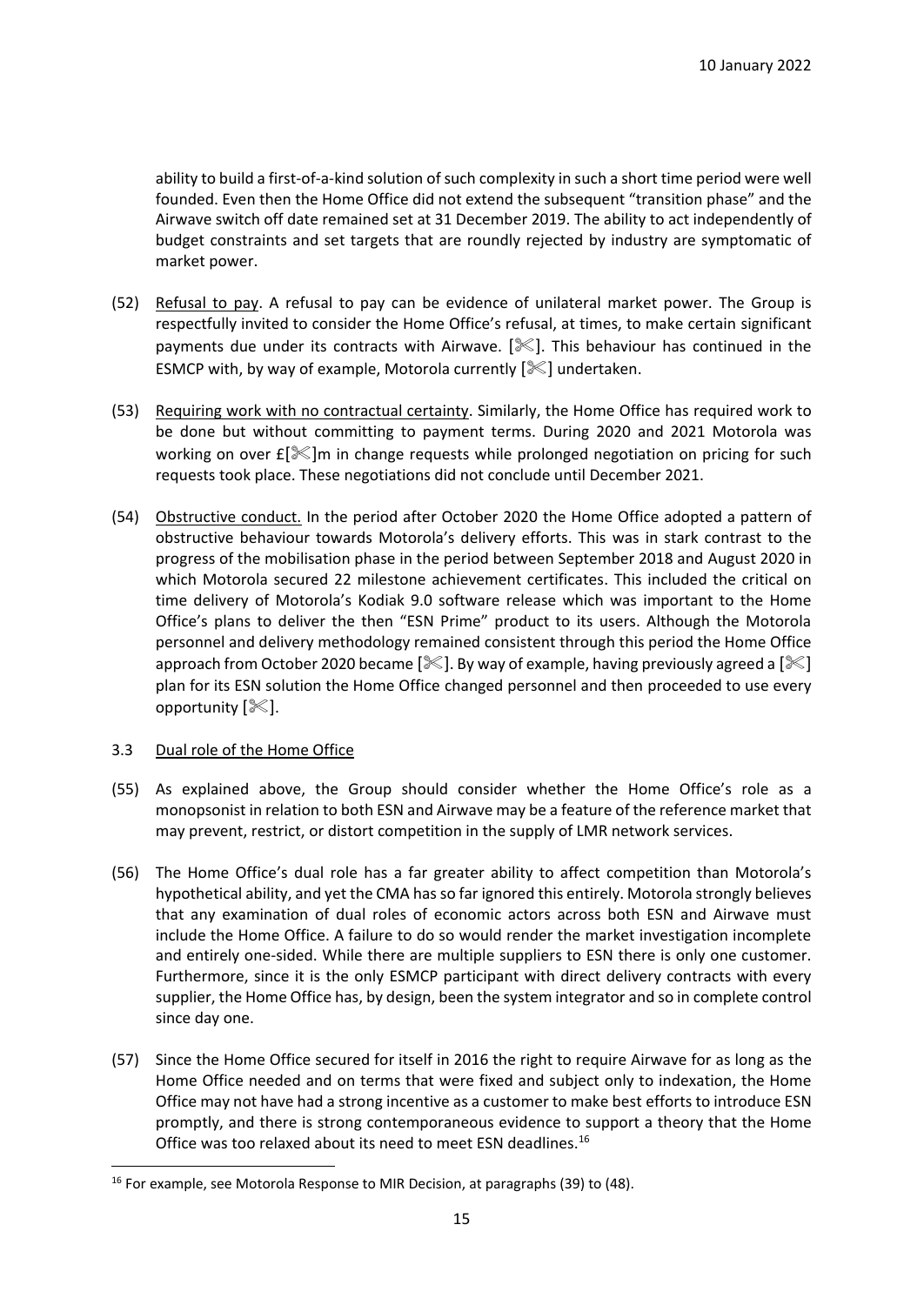- <span id="page-15-1"></span>(58) The Group is also invited to consider whether the conflict between the role of the Home Office as Airwave customer and as ESN customer has led to taxpayer money being wasted through a (so far) failed ESN procurement programme and an unnecessarily prolonged Airwave service. This 'feature' of Airwave has a respectable empirical basis. There is a vast amount of material in the public domain regarding the Home Office's failings, including the Home Office's own admissions. The Group may wish to consider whether a single powerful Government Ministry ought to be permitted to control, on behalf of the taxpayer, the purchasing of two networks, one of which is intended to replace the other, especially when the Home Office has publicly admitted to its procurement failings in respect of deliverability, scope and governance.<sup>17</sup> It was for the Home Office to set and ultimately accomplish ESN delivery, once it had decided that ESN was necessary.
- (59) The record clearly shows that the Home Office had, from 2016, treated what it called an "extension" of Airwave as a ready contingency, and had entered into binding contractual arrangements to lock down that contingency. Yet there was no detailed plan for how such a contingency would be triggered, how it would operate, and the Home Office never communicated to Motorola critical information such as whether and for how long it expected to require Airwave extensions and in which regions. Motorola was simply expected to comply with whatever demands the Home Office would place on Motorola. Indeed, notwithstanding that National Shut Down Notice has been served, Motorola still does not know what the Home Office is planning with respect to moving users from Airwave to ESN despite the complexity of such a transition programme.
- <span id="page-15-0"></span>3.4 Unilateral market power of Airwave Solutions
- (60) As explained above, it is important to proceed on the correct contractual footing before examining the existence of any such theory of harm. Motorola notes, by way of example, that paragraph 32 of the Issues Statement states:

*"Delays in the roll-out ESN [sic.] beyond [the end of 2019], by preventing the emergence of ESN, have resulted in the continuation, for a sustained period of time, of a market situation in which prices and contract continuation are established through a series of bilateral negotiations."*

- (61) This statement is misleading since it implies that but for the negotiations there would be no contract continuation and/or establishing of price, whereas neither is true. Since 2016, prices have been agreed and the Home Office has never needed to agree with Airwave an extension to the Airwave service.
- (62) The CMA proposes (at paragraph 29) to examine whether this market structure (Airwave as sole supplier of LMR network services for public safety in Great Britain) can be expected to grant Airwave unilateral market power. The CMA proposes to do this by considering "the balance of negotiating power of each relevant party in contract negotiations that have taken place since 2015" on 3 occasions:

<sup>17</sup> Motorola Response to MIR Decision, at paragraph (37).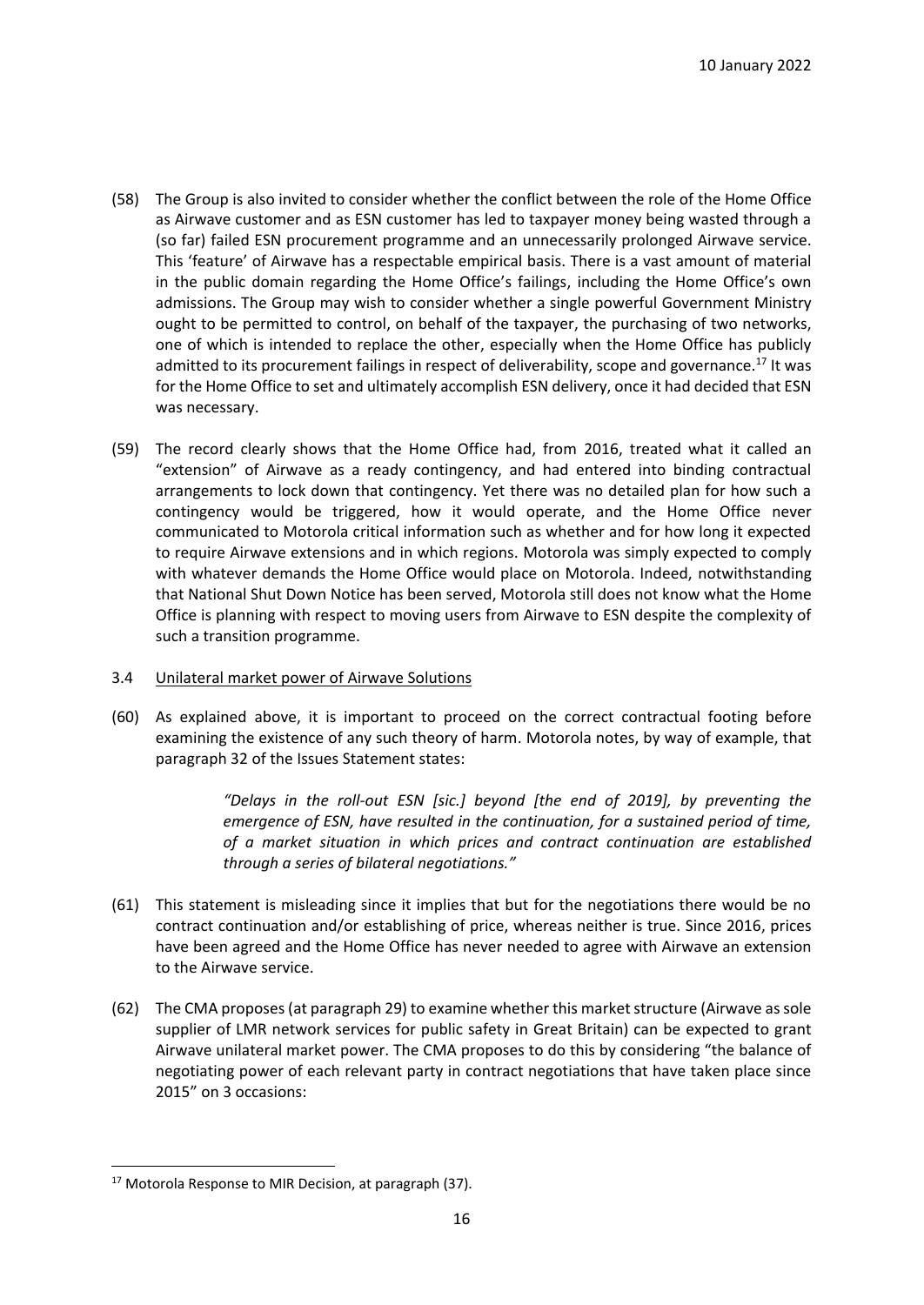- The period around the award of the ESN contracts and acquisition of Airwave Solutions by Motorola;
- The 2018 negotiations leading to the continuation of the contracts until the end of 2022; and
- The 2021 negotiations relating to the potential extension of the contracts beyond 2022
- (63) Motorola agrees that these are useful points of focus for the Group's assessment, provided that the contractual position *since* 2015/2016 is fully understood, which is not apparent from the contents of the Issues Statement. It would be a material factual mistake for the Group to proceed on the basis that there was (or could have been) competition for the market in 2018 or in 2021.
- (64) Those time periods (2018 and 2021) are nonetheless useful since they illustrate how the parties conducted themselves and their ability (or otherwise) to secure improvements to the contractual arrangements that had been settled in 2016 *and which but for those improvements would continue to apply*. Post-2016 (i) Airwave never had an outside option; and (ii) the Home Office carried no risk in the event it failed to improve upon current terms.
- (65) In essence, the contemporaneous evidence for those periods clearly shows that Airwave (Motorola) never had (and so was unable to exercise) unilateral market power:
	- The 2015/2016 negotiations yielded a very substantial improvement over the arrangements in place with the Airwave's prior owner and the Home Office leveraged its veto to achieve extraordinary flexibility to continue Airwave effectively as an open-ended insurance policy against ESN prolongation, as well as an interworking solution from Motorola that would achieve transition of users from Airwave to ESN (something that Airwave's then owners were not in a position to accomplish).
	- The 2018 negotiations show how the Home Office was able to secure improved terms despite the ongoing application of the 2016 agreements; and
	- The 2021 negotiations show how Airwave was *unable* to secure improvements to its commercial arrangements since the Home Office refused to accept such requests.
- (66) As noted above, competition for the Airwave market most recently took place in 2016 and Motorola made substantial efforts to improve the Home Office's position. Table 1 below is a table prepared by Motorola in 2016 and sent to the Home Office in order to convince the Home Office that it should consent to Motorola's acquisition. As will be apparent, **Motorola identified savings for the Home Office of £**[] **million if it approved Motorola's acquisition, compared with exercising its veto**. The Group is encouraged to require evidence from the Home Office (including as between its then ESN programme director and his team) as to its reaction to this offer at the time.
- (67) By leveraging its veto right over the Airwave Acquisition, the Home Office therefore secured important variations to its current arrangements, and in doing so was able to exercise a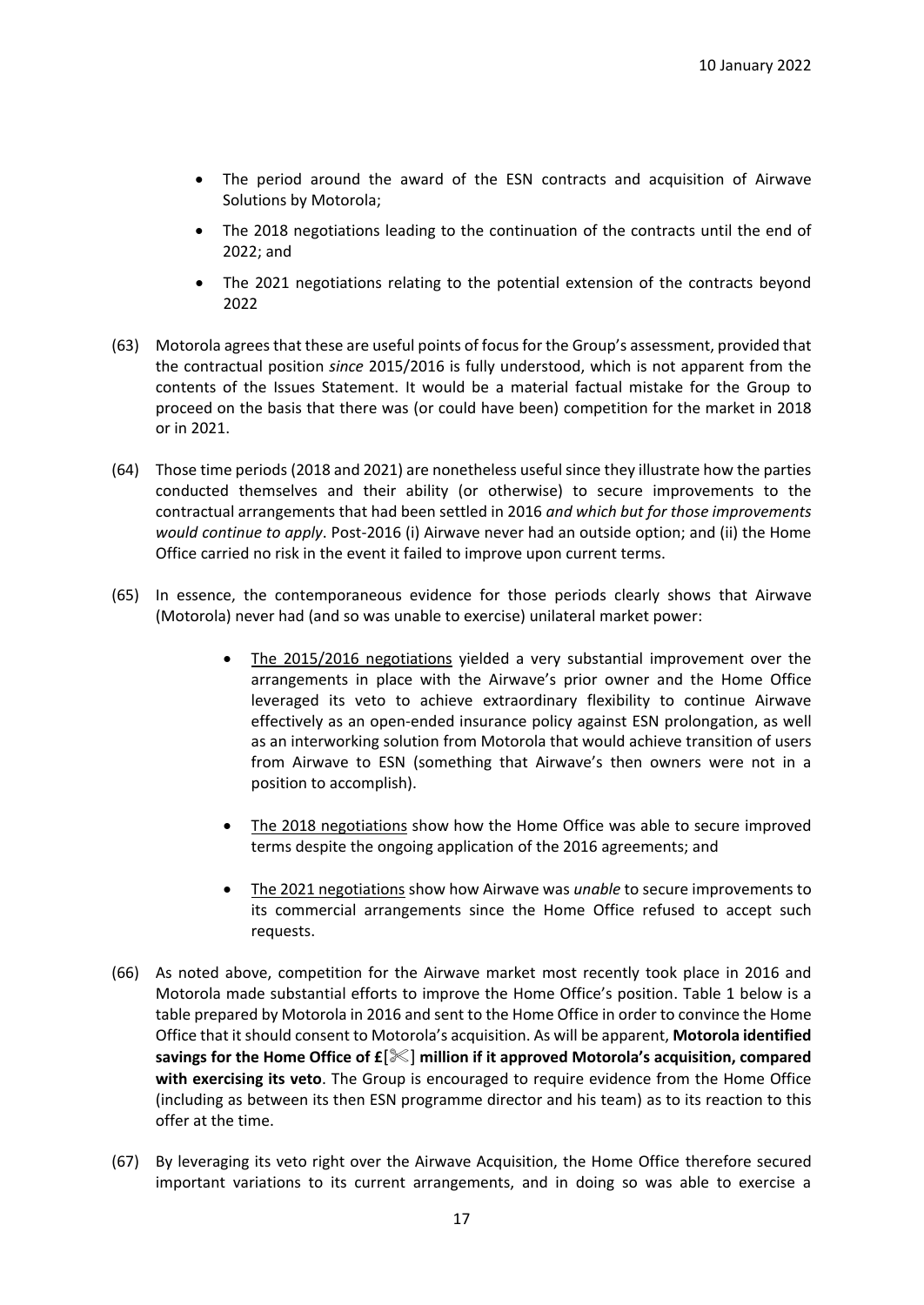competitive choice between Motorola's offer and remaining with the status quo. There is no reason to suppose that Motorola's offer was not competitive: the negotiation of these concessions, including agreeing on the contractual mechanism for any future extensions of the Airwave service that may be required due to ESN prolongation, took many weeks.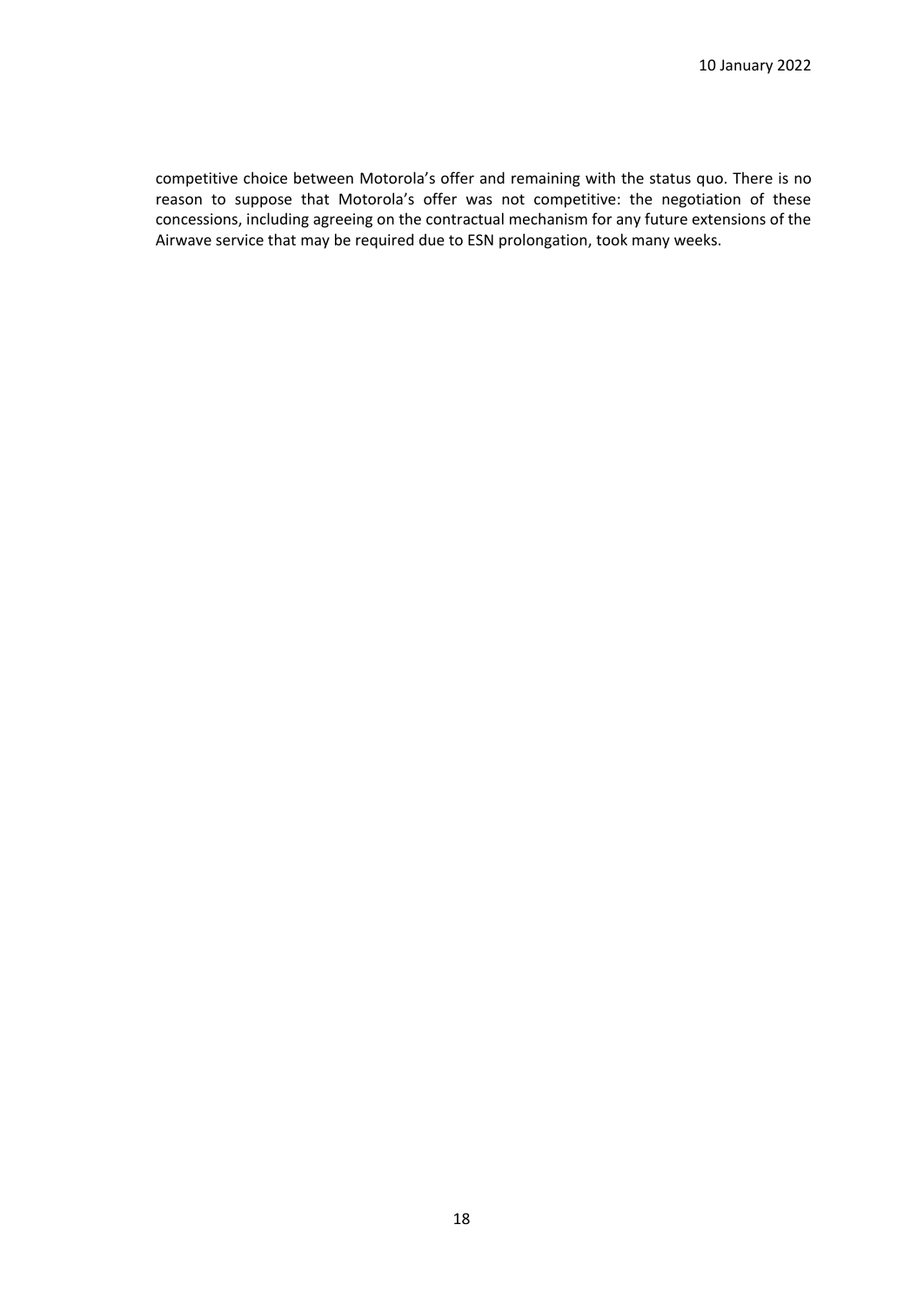**Table 1: Estimated Savings to Home Office of Motorola's Acquisition of Airwave**

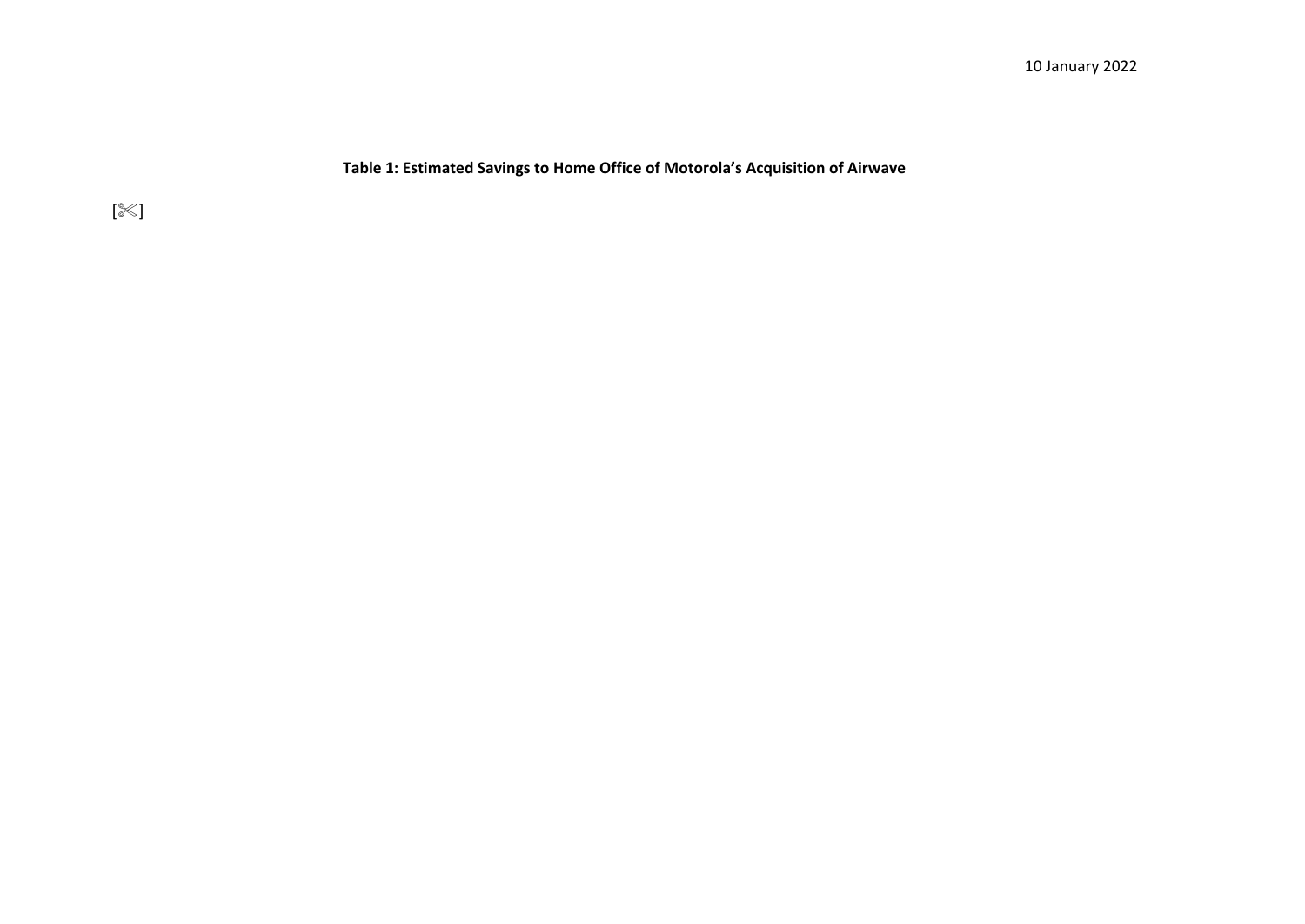(68) At the site visit on 30 November 2021, one of the Group members expressed surprise at the fact that Motorola had agreed to provide such a complex and aging network for an indefinite period and at a fixed price subject only to indexation. The reason is simply that this was the commercial deal that had to be struck at the time and after substantial negotiation in which the walk-away cost to Motorola was significant. Ultimately, Motorola made a commercial decision that the risk reward ratio was appropriate. This included the fact that Motorola was particularly keen to ensure that the handover from Airwave to ESN was smooth, and Motorola believed that its corporate reputation would be enhanced accordingly. Now that the Home Office has confirmed it requires Airwave until  $[\mathcal{K}],$  Motorola will have to incur approximately  $f[\mathcal{K}]$  million in capital expenditure and take all additional necessary steps at its own cost to ensure that the network remains fit for purpose until it is switched off. This is part of the risk reward nature of a commercial decision.

# <span id="page-19-0"></span>3.5 Dual role of Motorola**<sup>18</sup>**

- (69) Although Motorola's dual role in ESN and Airwave is expressed as a theory of harm, such a theory is contradicted by the evidence. In fact, Motorola's dual role has benefited both Airwave and ESN in important ways. At the outset, Motorola's acquisition of Airwave helped to avoid problems with ESN procurement by settling Airwave's claim against the Home Office for not being down-selected in relation to Lot 3 of ESN.
- (70) Motorola's successful development of interworking, especially against the background of the complex real-world challenges, also needs to be carefully understood, to place a theory of Motorola delaying/shaping ESN in its factual context. Critically, if Motorola had not acquired Airwave, Motorola strongly believes that interworking may never have been delivered or, if it had been procured via Airwave under its previous ownership, would never have developed as quickly and at the pace required to accommodate the Home Office's transition timetable and complexity. When the Group explores the technical and practical realities involved in ensuring that the ESN Transition plan was achievable the Group will appreciate how fundamental Motorola's contribution was to delivering this critical Interworking technology for the Home Office. The interworking technology, as demonstrated, is already live due to Motorola's efforts. By owning Airwave, Motorola directed Airwave's activities towards ensuring that interworking was developed promptly, to facilitate the switch to ESN.
- (71) While certain "lower tier" solutions (Radio-Radio and Control room based) could possibly have been carried out without Motorola, these solutions carry substantial disadvantages including being difficult to manage deploy and operate at the scale required, especially given the key communication principle of "floor control" that public safety users rely upon. There are extraordinary technical challenges associated with developing and implementing a higher-level interworking solution that is capable of safely transitioning large mission critical user organisations, especially simultaneously. Motorola's capabilities were essential to ensuring that a suitably resilient solution was found, in the form of an integrated wireline solution.

<sup>&</sup>lt;sup>18</sup> Motorola is just one (albeit main) supplier to LMR network services and related activities that is also active in ESN. There is no theoretical reason why control room suppliers and transmission suppliers, for example, would not also have the exact same hypothetical incentives identified by the CMA in relation to Motorola, yet the Issues Statement contains no consideration of such suppliers.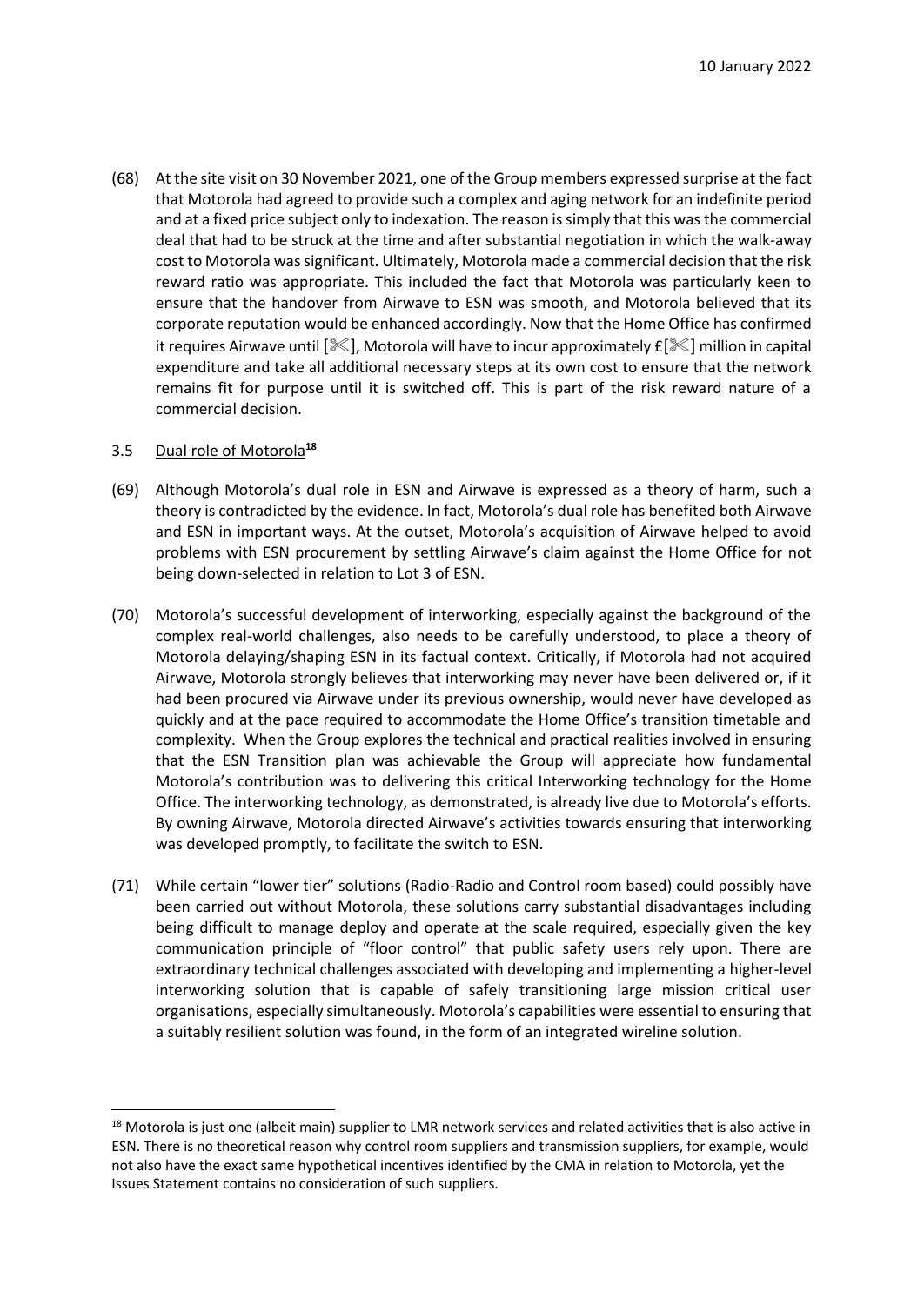- (72) At the time when Motorola acquired Airwave, the Airwave network operated essentially on a "break/fix" support capability, using end of development life software and hardware. The network did not support the standardised ISI interface (the ETSI standardised interface for connecting between systems), and nor could such ISI interface be added because the system was too old. Adding ISI interfaces would need all switches to be refreshed, at significant time and cost. Motorola developed the latest TETRA product to communicate with the legacy Airwave system software so as to enable a partial refresh of Airwave such that the refreshed part of Airwave could run software that has support for Interworking. This was executed in 2017 according to schedule and without any milestone slip. Motorola also developed a proprietary solution for interworking based upon the non-standardised protocols used in internal interfaces within the heart of Airwave, to connect to the part that was refreshed. As part of the 2018/2019 ESN reset, Motorola then adapted its interworking solution so that it was compatible with the Kodiak PTT software which the Home Office had moved to.
- (73) Motorola was also the driving force behind the development of a dedicated user interface and support programme, the purpose of which was to facilitate a direct engagement between the user representatives, supported by the Home Office's technical staff, with Motorola on all matters related to the use and operation of the Kodiak product in the ESN ecosystem. Dedicated Motorola personnel work within the project team to ensure that the Motorola teams understand the User's perspective and expectations of the products and services that Motorola is supplying, with a particular focus on the drivers behind the Users needs and expectations. This proactive and essential effort, made outside of any contractual obligation, contradicts any theory that Motorola may have acted (or not acted) with a view to delaying ESN. Motorola's efforts here included setting up and taking responsibility for a number of key working groups that met on a frequent (i.e., daily, weekly) basis to ensure that ESN users understood how Kodiak and related systems worked, all with a view to ensuring that the Home Office's transition would be ready. These groups<sup>19</sup> consisted of Motorola and Home Office representatives, and representatives from the user organisations.
- (74) In any event, to frame this theory of harm, Motorola's incentives to delay ESN will amount to a 'feature' of the reference market if:
	- (i) it may be expected that Motorola has such incentives; *and*
	- (ii) Motorola has successfully been able to act upon such incentives; *or*
	- (iii) Motorola will have the ability to act upon those incentives in the future, whether or not it has done so in the past.

#### *Motorola has no incentive to delay ESN*

(75) Any hypothetical incentive that Motorola may have had to delay ESN was extinguished at the insistence of the Home Office. First, as part of the contractual extension mechanisms agreed in 2016 at the time of the Airwave acquisition, Motorola offered to mitigate the risk of any further Airwave extensions that were necessary by shutting down Airwave on a regional basis

<sup>&</sup>lt;sup>19</sup> For example, UIUX (User Interface, User Experience), Application Interface, Application Experience (AIAX), Operational Configuration Working Group (OCWG).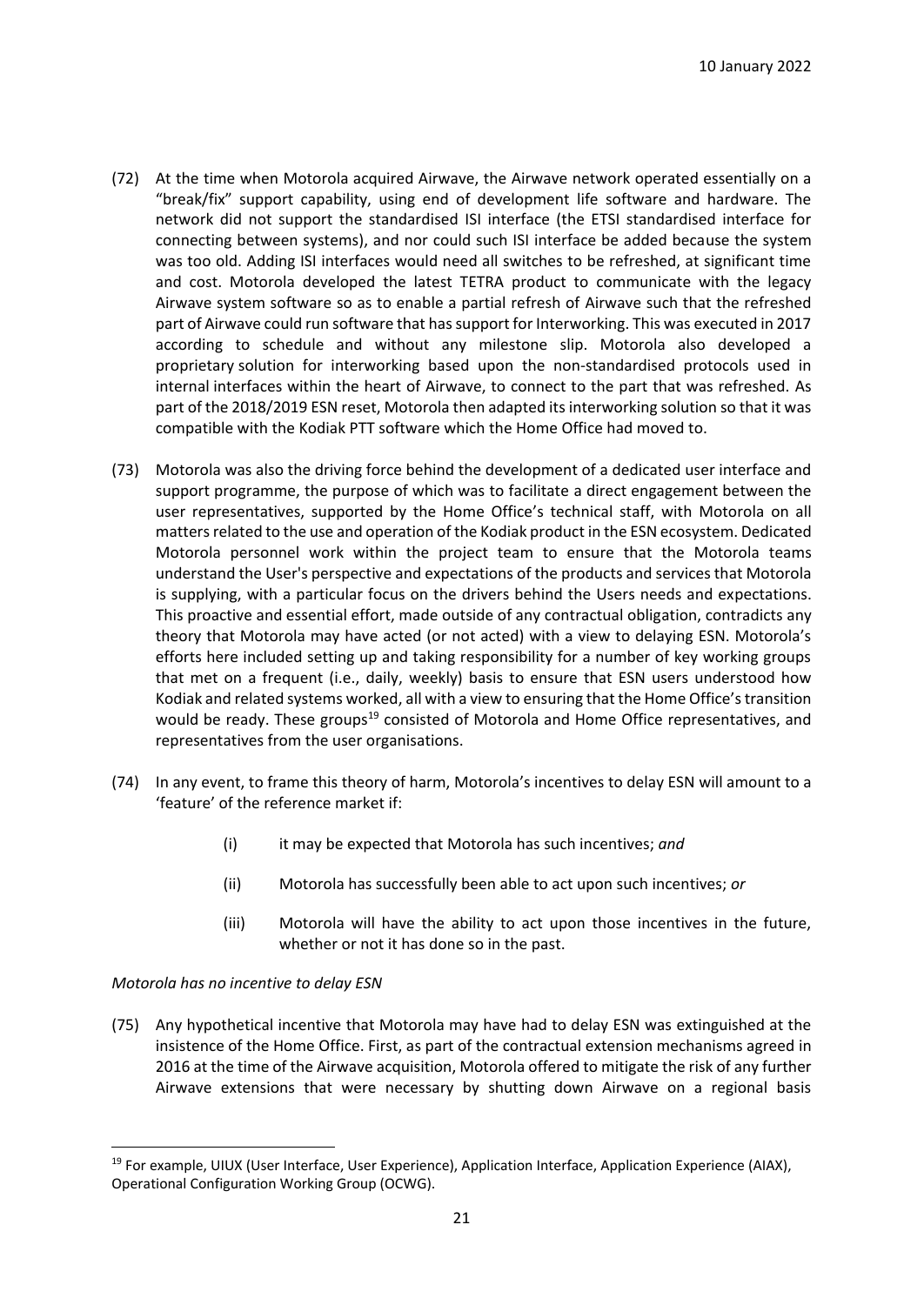depending on ESN availability. As previously explained, this could involve Motorola running Airwave at a significant loss.

(76) As noted above, the suite of agreements entered into between the Home Office and Motorola in 2016 included a heavily negotiated Deed of Recovery with significant financial penalties for delay to ESN caused by Motorola, to which the CMA has paid scant regard. The Group is strongly encouraged to examine carefully the effect of this document, since the incentives to deliver under the Deed of Recovery have been key to Motorola, as Motorola delivered its components of ESN despite delay issues caused by the Home Office. Notably, the Home Office has never  $|\&|$ .

# *Motorola has no ability to delay ESN*

(77) After a careful examination it will be evident that it is simply implausible to suppose that if Motorola had not owned Airwave, it could have sped up the delivery of ESN (not least since other parts of ESN are still not ready). Although EE and Motorola are currently the Home Office's main contractual partners until expiry of their ESN contracts in 2024, the Home Office has engaged a large number of third parties to carry out work on key aspects of the ESMCP. Table 2 below summarises the suppliers which it is understood feed into ESN (based on publicly available information and Motorola's understanding).

|    | <b>Contract</b>                                | <b>Contractor</b>  | <b>Description</b>                                                                                 |
|----|------------------------------------------------|--------------------|----------------------------------------------------------------------------------------------------|
| 1. | Programme<br>advisory<br>and delivery services | <b>Deloitte</b>    | Programme advisory and delivery services<br>and transformation consultancy services                |
| 2. | <b>Mobile communication</b><br><b>Services</b> | EE                 | Mobile phone network infrastructure<br>including Air to Ground Network                             |
| З. | <b>User services</b>                           | Motorola           | Various software and systems to make ESN<br>work as a service                                      |
| 4. | Delivery partner                               | $KBR^{20}$         | Programme management                                                                               |
| 5. | <b>Handheld devices</b>                        | Samsung            | Ruggedised handsets with device-to-device<br>and push-to-talk capability for emergency<br>services |
| 6. | <b>Fixed vehicle devices</b>                   | Handsfree<br>Group | Equipment for use in emergency service<br>vehicles                                                 |

# **Table 2: Suppliers to ESN**

 $20$ As stated above, KBR is no longer active as the Delivery Partner for the Programme.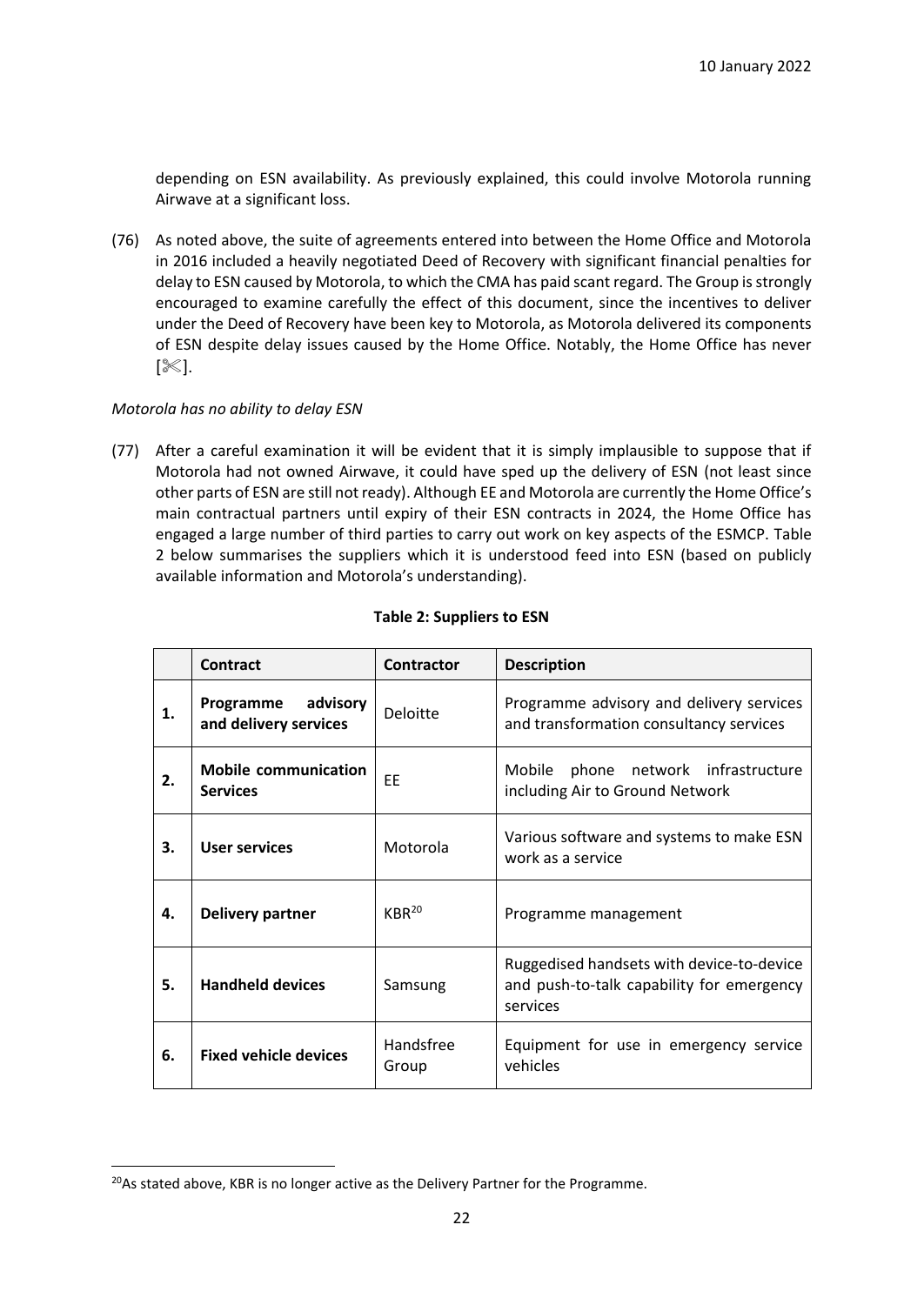|     | <b>Contract</b>                                         | <b>Contractor</b>                                | <b>Description</b>                                                                                                               |
|-----|---------------------------------------------------------|--------------------------------------------------|----------------------------------------------------------------------------------------------------------------------------------|
| 7.  | <b>Vehicle installation</b>                             | <b>TBC</b>                                       | Procure and coordinate installation of<br>equipment in emergency service vehicles                                                |
| 8.  | <b>Network resilience</b>                               | <b>TBC</b>                                       | Capability to maintain an acceptable level<br>of service following disruption to the<br>network such as power/ equipment failure |
| 9.  | <b>Extended area services</b>                           | Various                                          | 292 sites in areas not covered by the EE<br>network need to be built and connected to<br>EE's network                            |
| 10. | <b>Air-to-Ground Network</b><br><b>Design Assurance</b> | Roke<br>Manor<br>Research                        | ESN coverage for emergency<br>service<br>aircraft                                                                                |
| 11. | <b>Aircraft</b><br>communication system                 | Chelton                                          | Devices for emergency service aircraft                                                                                           |
| 12. | London<br>underground<br>coverage                       | Transport for<br>London<br>and<br>subcontractors | Provide ESN coverage across the London<br>Underground network including tunnels<br>and stations                                  |
| 13. | <b>ESN link</b>                                         | Vodafone                                         | Network connection between control room<br>equipment and ESN                                                                     |
| 14. | Control room upgrades                                   | Various                                          | Upgrading control room software to work<br>with ESN                                                                              |
| 15. | Coverage assurance                                      | Telent                                           | Services to test ESN coverage                                                                                                    |
| 16. | <b>Programme support</b>                                | staff<br>Internal<br>and<br>contractors          | Resource to support ESN                                                                                                          |

- (78) In view of the sheer number of suppliers to ESN, it would take some considerable effort for Motorola to try to slow down all other participants' activities (who presumably would in any case refuse, not least given their contractual liabilities). The fact is that it is hopeless to suppose that Motorola could delay ESN. If (ignoring the provisions of the Deed of Recovery), theoretically, Motorola were to attempt to delay ESN, this would be immediately obvious and there is no evidence to suggest that Motorola has in fact made such efforts.
- (79) The latest National Audit Report ("NAO")<sup>21</sup> blames the Home Office, not Motorola, for ESN delays:

 $21$  National Audit Office, 'The challenges in implementing the digital change' (21 July 2021)

<sup>&</sup>lt;https://www.nao.org.uk/wp-content/uploads/2021/07/The-challenges-in-implementing-digital-change.pdf> (the "NAO Report").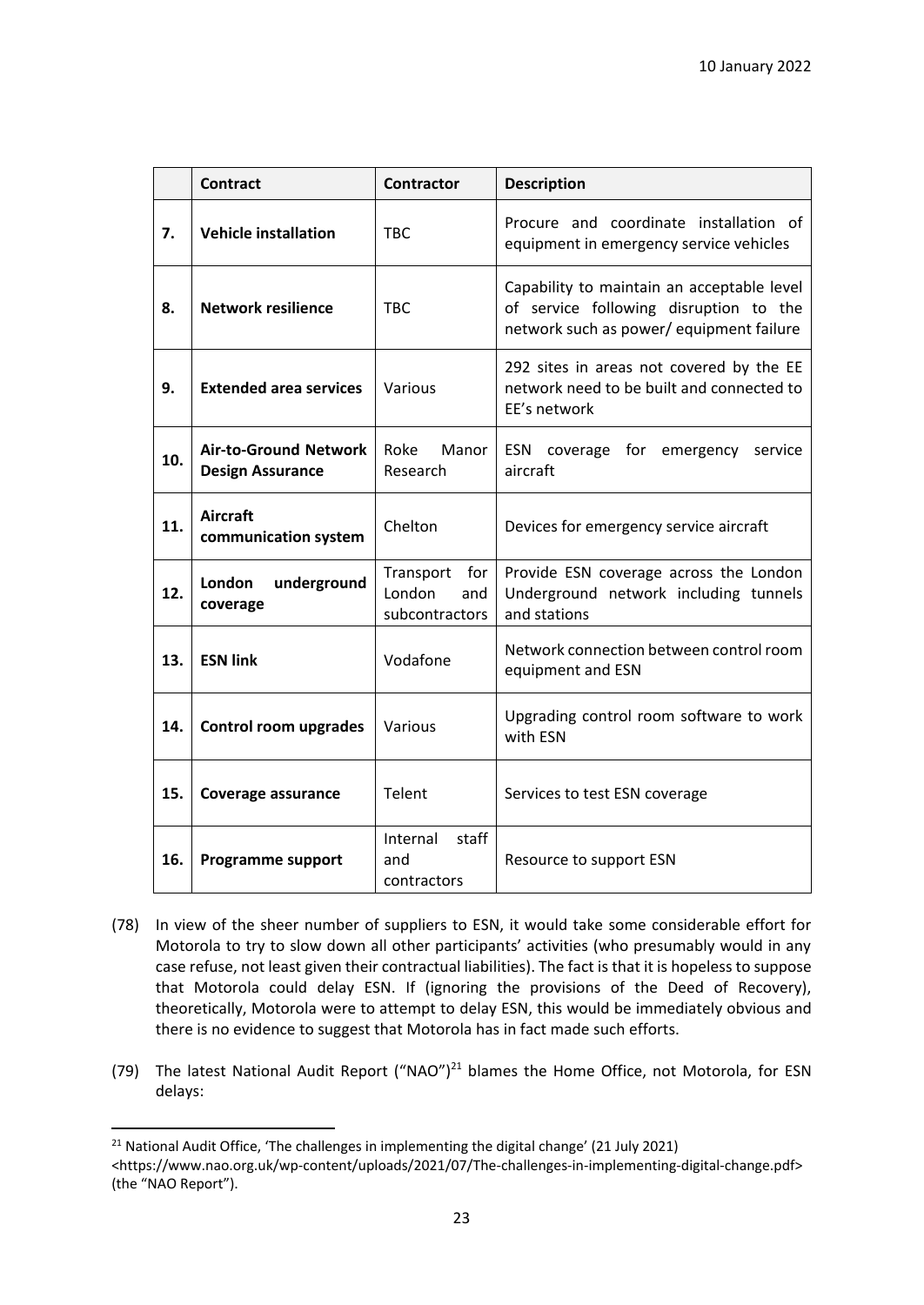*"Our report on the Emergency Services Network (Figure 7 on page 21) found that despite the high inherent risks, the Home Office set an over-ambitious timeline for delivery, with no contingency, and fell significantly behind schedule. We found this problem is widespread, as international public sector digital programmes also often overrun and exceed their budget."<sup>22</sup>*

(80) As the NAO Report put it (at page 21):

*"[ESN] sought to be at the cutting edge of technology despite the high inherent risks and was unable to manage the delivery effectively.*

*Objective: The Cabinet Office instructed the Home Office to decommission the dedicated radio network used by the police, fire and ambulance services and replace it with a novel solution based on an existing public 4G mobile network.*

*What happened: The public 4G mobile network approach involved significant technical challenges, including:*

- *working with the network provider to increase the coverage and resilience of its 4G network [not Motorola's responsibility];*
- *developing new handheld and vehicle-mounted devices as no current devices were compatible with the Emergency Services Network [not Motorola's responsibility];*
- *successfully integrating all the components [not Motorola's responsibility]; and*
- *meeting the needs of the emergency services in situations such as in the air or underground [not Motorola's responsibility].*

*As the programme progressed, the Home Office faced significant technical difficulties in scenarios including aircraft transmission [not Motorola's responsibility] and the availability of devices able to communicate directly with each other without a network signal [not Motorola's responsibility]."*

- (81) None of the factors listed by the NAO fall within Motorola's area of responsibility.
- (82) As a matter of fact, notwithstanding the multitude of changes that were made in respect of the scope of the Programme overall, including those changes which affected Motorola's obligations under the Lot 2 contract specifically, Motorola remained committed to fulfilling the Programme's requirements. This was true even in instances where it was necessary for Motorola to input significant amounts of additional cost, time, and effort in order to achieve compliance with the Home Office's evolving requirements, and in instances where such compliance required Motorola to undertake work without commercial cover.<sup>23</sup>

<sup>&</sup>lt;sup>22</sup> Paragraph 2.7 of the NAO Report.

<sup>&</sup>lt;sup>23</sup> Motorola Response to MIR Decision, at paragraphs (56), (57) and (66).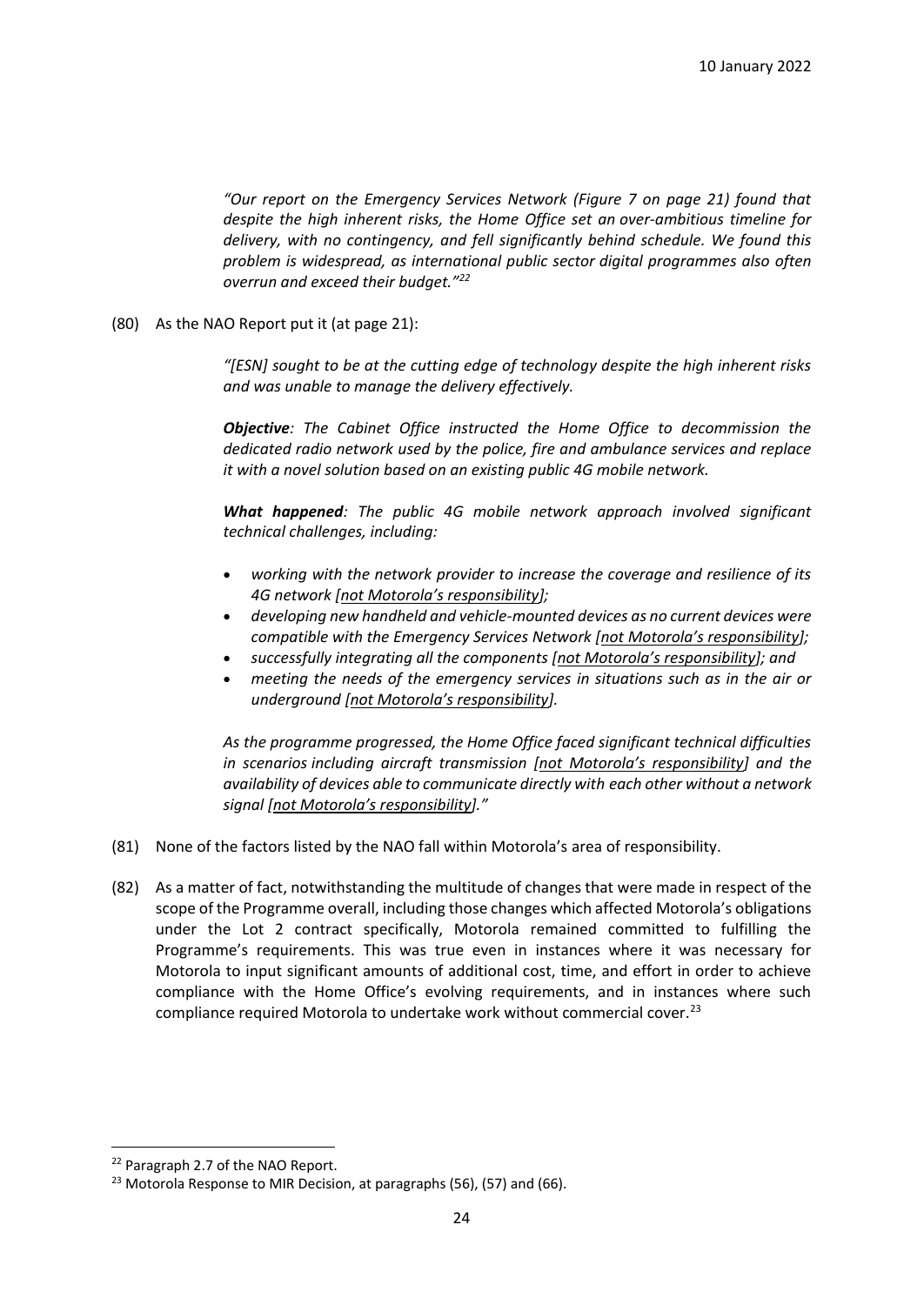# <span id="page-24-0"></span>**4. Outcomes**

- (83) The Group will no doubt recognise at the outset that Airwave was delivered on time, on budget, and meets (and typically exceeds) the requirement of users and its contracted performance levels.
- (84) Certainly in terms of outcomes this contrasts extremely favourably with the ESMCP procurement, in which the Home Office apparently considers competition to have been intense (although one of the two remaining bidders in Lot 3 withdrew before the BAFO stage  $[\mathcal{K}]]$ , but where project delivery has been plagued by multiple problems. The National Audit Office report into the delivery of ESN exposes the many failures of the Home Office that are responsible for the delay that the CMA and Home Office appear to want to blame on Motorola. Reading that report side by side with the report into the Airwave procurement should make abundantly clear that the number of bidders in procurements of this nature is only one factor determining the quality of the outcome – and perhaps not the most important one.
- <span id="page-24-1"></span>4.1 Profitability
- (85) Motorola has prepared a separate response to the Group's Working Paper on Profitability. This section makes some general comments, to ensure that the profitability assessment is framed appropriately.
- (86) As Motorola has repeatedly explained, Airwave is a project company arriving at the end of its service life, and its economic performance needs to be measured in that context for the Government to retain its credibility as a long-term contracting partner. When Airwave completes its service  $[\mathcal{K}]$ , the service will have been provided on terms that are vastly more favourable to the Home Office than initially envisaged and agreed by the parties.
- (87) Motorola very much welcomes the Group's thorough assessment of Airwave profitability. By the end of 2026 Airwave will have yielded a nominal post-tax IRR of approximately  $\ll$  %. The post-tax IRR agreed by the Home Office as being a fair target for Airwave was 17%. The economic and contractual evidence shows unequivocally that the British taxpayer has had both the security and safety afforded by a network with extraordinary service levels, and has enjoyed this service at a price that, with the benefit of hindsight, has turned out to be an economic bargain.
- (88) The UK Government first set out its wish to be a long-term contracting partner for a nation-wide Tetra network in 1996. The economic principles of the proposed procurement process were summarised in the 23 January 1996 Official Journal Notice:<sup>24</sup>

*"The [Airwave] service will be delivered in accordance with the principles of the UK Government's Private Finance Initiative (PFI). The PFI aims to improve both the quality and the efficiency of public services. It encourages the private sector to assume ownership and investment responsibility for the provision of assets and associated services, thus passing the risks and rewards of ownership to the private sector"*

<sup>24</sup> OJ [1996] S 15/169, at paragraph 14.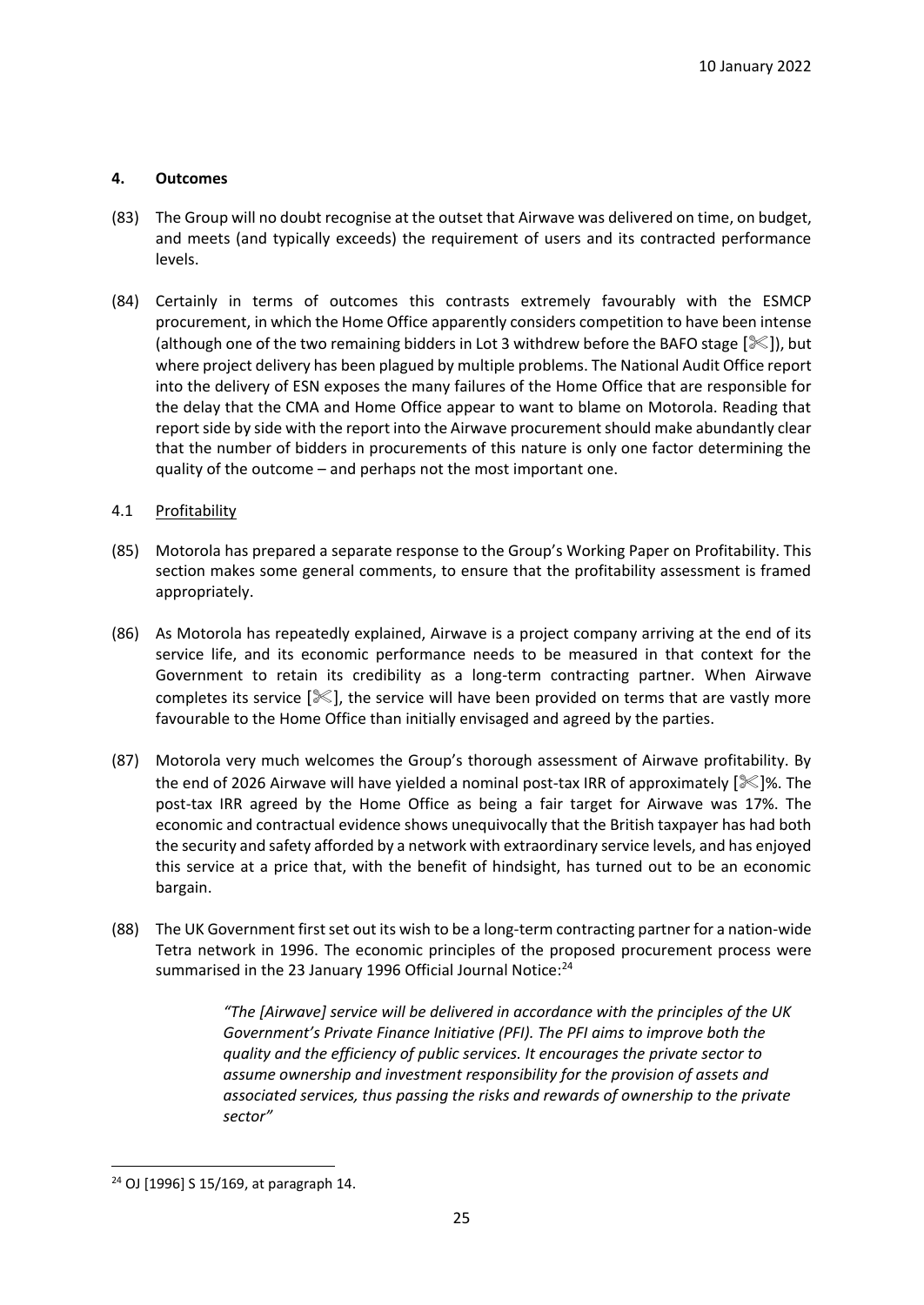- (89) From a private sector commercial standpoint, there was no precedent at the time for such a vast complex system as Airwave; Airwave represented new technology, and it was far from certain that there would ever be additional users of the Airwave network beyond the police forces. As with any sort of partnership, during the negotiations the parties had engaged in discussions around risk and rewards. Airwave was prepared to engage in discussions about sharing benefits, sharing the rewards, as long as the Home Office could bring new users to the table (which it turned out they could not) and if they were prepared to share in some of the risks, which they were unprepared to do.<sup>25</sup>
- (90) The parties were unable to come to an agreement which shared risks/rewards and therefore Airwave took on the risk (in return for reward) of the project. Questions were asked of PITO<sup>26</sup> about the level of return and their view was recorded in minutes of evidence taken before the Committee of Public Accounts on 22 April 2002.<sup>27</sup> Given the central importance of the agreed IRR to the very creation of Airwave, it is worth citing the relevant exchange in full:

*"7. May I ask Mr Webb about this 17% return which was calculated as being what would be the right sort of return? How was this figure arrived at? Why was it deemed to be reasonable?*

*(Mr Webb*28*) It was arrived at by O2. We took advice from both our technical and our financial advisers in reviewing that. Considering the level of risk we were transferring to O2 and the fact that there was no precedent for such a large system in previous procurements, it was new technology, there were several stakeholders and in fact there were issues relating to site acquisition, we considered the 17% return was fair. This was endorsed at the time by both ourselves and the Home Office. We felt we had actually taken independent advice and the return was fair."*

*…*

*"93. Looking over a 15-year period and looking at the rate of change and looking at the risk element in that, how are you able to come to the conclusion that the rate of return is 17%?*

*(Mr Webb) In that 17% a fair degree of risk was built in. Bear in mind that it is the responsibility of O2 to deliver the technology upgrade, therefore recognising that was part of the risk they built into that assessment."*

*…*

<sup>25</sup> Committee of Public Accounts, *Public Private Partnerships: Airwave* (4 November 2002) Q205 [<https://publications.parliament.uk/pa/cm200102/cmselect/cmpubacc/783/783.pdf>](https://publications.parliament.uk/pa/cm200102/cmselect/cmpubacc/783/783.pdf).

<sup>&</sup>lt;sup>26</sup> PITO ceased to exist on 31 March 2007 and was replaced by the National Policing Improvement Agency with effect from 1 April 2007. The NPIA was wound down operationally in December 2012 and its function in respect of the emergency services network was transferred to the Home Office. Accordingly, references to PITO should be read as references to the Home Office.

<sup>27</sup> Committee of Public Accounts, *Public Private Partnerships: Airwave* (4 November 2002)

<sup>&</sup>lt;https://publications.parliament.uk/pa/cm200102/cmselect/cmpubacc/783/783.pdf>.

<sup>&</sup>lt;sup>28</sup> Phillip Webb, Chief Executive, Police Information Technology Organisation (PITO).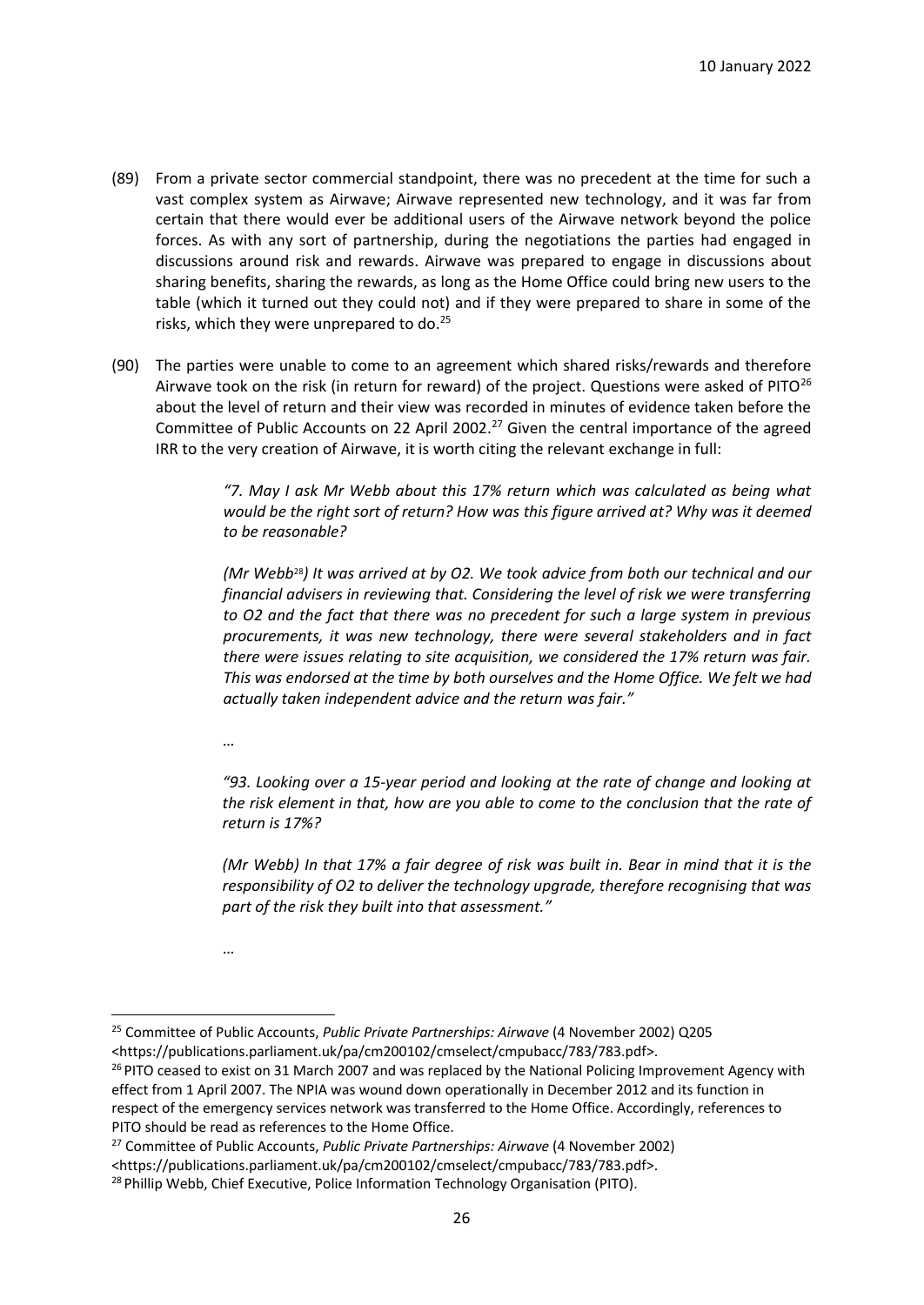*"121. Coming back for a moment to the question of whether the system can be sold elsewhere—we already know that it may be sold to the Ambulance and the Fire Services in future—the decision was taken that a 17% profit level was a reasonable one. To what extent was the fact that there might be a lot more profit in it for the company because of the possibility of selling on without having to pay back any of that to the original buyer included in that decision that that was a reasonable profit level?* 

*(Mr Webb) At the time we should have liked more people to have signed up but the only people we could deliver at the time were the Police Service. Any risk associated with selling on to any other authorities was down to O2 so it was a commercial decision as far as we were concerned.*

*122. But any profit was going to them as well.*

*(Mr Webb) Yes.*

*123. So in a sense there was no downside for them. All that could possibly happen was that the profit level would go up if they did manage to sell on either to foreign countries or to other emergency services in this country. It is only an upside.*

*(Mr Webb) Not necessarily. They did take a significant risk in the sense of the 17% return is assuming they actually get paid for it. At this moment, because there is a delay in the project and it is taking longer in some areas than necessary, they are not being paid, they are not earning revenue. There has been some retention of revenue as far as we are concerned, so they are not getting the full amount at this time.*

*124. The 17% was the profit they were expected to make if they concluded a successful system and sold it simply to the Police Service in this country. only once we have successfully delivered here in the UK.*

*(Mr Webb) Yes, that was what the plan was; 17%.*

*125. And 17% was considered to be reasonable. If that had been the end of it and they had sold to nobody else it would have been considered a reasonable profit to make.*

*(Mr Webb) That was the advice from our advisers at the time.*

*126. Yet we allowed them also to take on all the potential profit for selling to any other service within this country or indeed abroad without insisting on any sort of a clawback.*

*(Mr Webb) I am corrected here. An element of shares was an assumption which O2 made in terms of determining that profit was actually built into that 17%. They were taking the risk of assuming they would actually sell some shares to other people.*

*127. I am delighted to have that change of answer, if I may say so. If that had not been the new answer, I should have been seriously worried about the way that negotiation had been carried out. How much of the 17% is the risk, whatever risk, which has been transferred to the company from the public sector? This is a PFI deal after all.*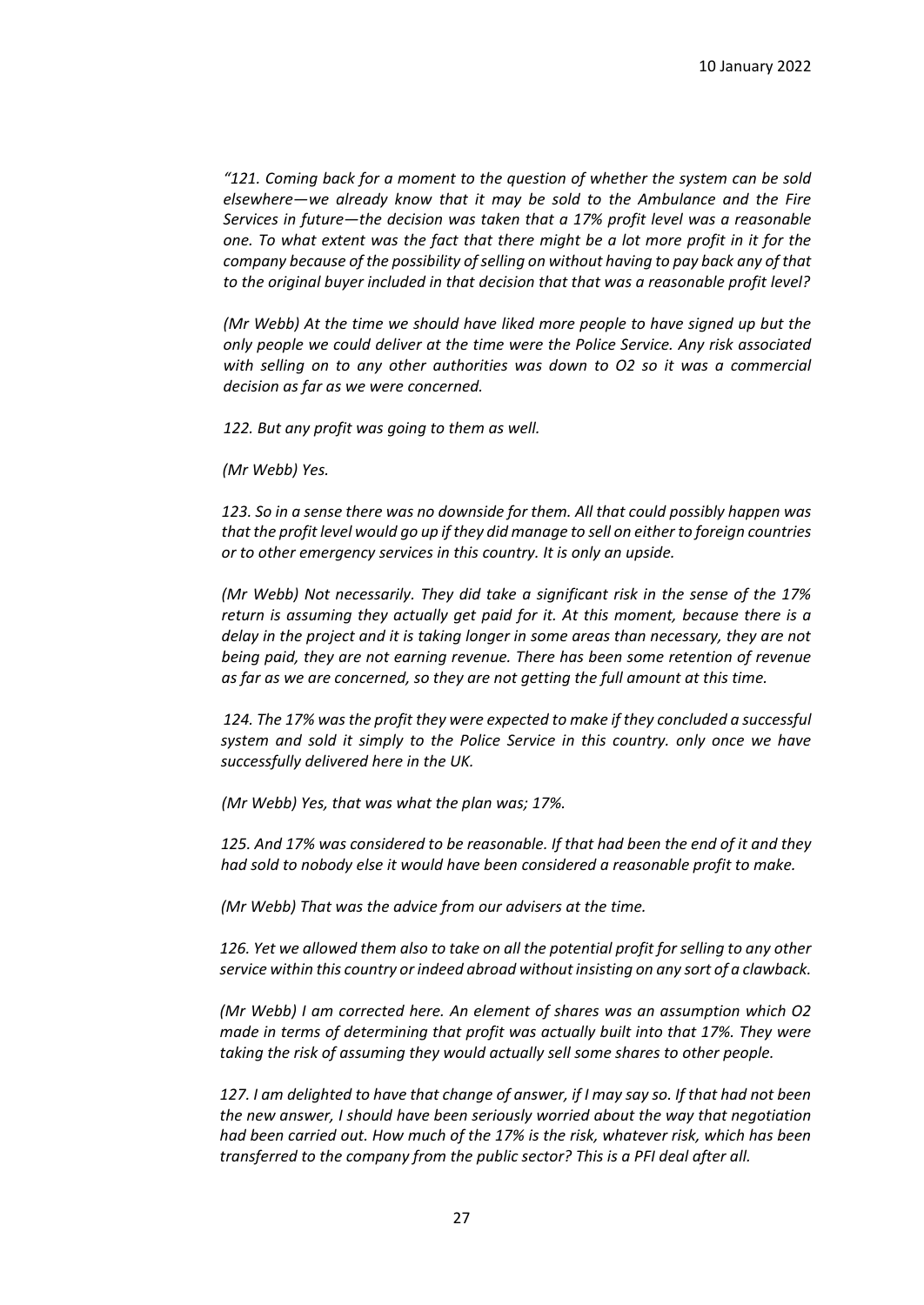*(Mr Webb) It is a PFI deal so we have transferred the bulk of this to O2 in that they are responsible for providing the whole service, they are responsible for developing the service and a full capital investment is down to them.<sup>29</sup>*

*128. To date my understanding is that they have spent in excess of £100 million in putting in the infrastructure, they have received nothing like £100 million in terms of revenue. If they say in a year or two's time that they are very sorry but they cannot actually produce the system without getting a bit more money, do you say you are walking away and going back to your old system, picking up your hand-held mobile phones again?*

*(Mr Webb) We would not necessarily do that. The first thing we would do is endeavour to ensure that they do deliver. They have a contract with us. There are liabilities associated with that contract in terms of delivery. We would also automatically try to negotiate a situation where they did deliver."*

(91) The Home Office also gave their views on the subject of the commercial terms in response to questions and their view was recorded in the same minutes of evidence:

> *"78. If I have a lot of people who want to join O2 now, since you are the purchaser of this system in effect, you funded this development, you funded the setting up of this system, the taxpayer has funded it, how much does the taxpayer get back? What percentage does the taxpayer get back for every additional user of the system?*

> *(Mr Gieve*30*) Under the contract we have at the moment we do not get anything back for extra users. The deal we have done with O2 is that they will take the risk from not getting extra users and they will take the gain from getting extra users. What those gains will be depends on the deals they do with other users. Those are also likely to be taxpayers, the Fire Service or whatever."*

*…*

*129. …*

*(Mr Webb) … Almost certainly if TETRA did fail we would have to procure an alternative system and that may have to be done on a local basis if we could not do another national procurement.*

*130. That might then become very expensive.*

*(Mr Webb) That could become expensive.*

*131. So not all the risk has been transferred.*

<sup>29</sup> Committee of Public Accounts, *Public Private Partnerships: Airwave* (4 November 2002)

[<sup>&</sup>lt;https://publications.parliament.uk/pa/cm200102/cmselect/cmpubacc/783/783.pdf>](https://publications.parliament.uk/pa/cm200102/cmselect/cmpubacc/783/783.pdf).

<sup>&</sup>lt;sup>30</sup> John Gieve CB, Permanent Secretary, Home Office.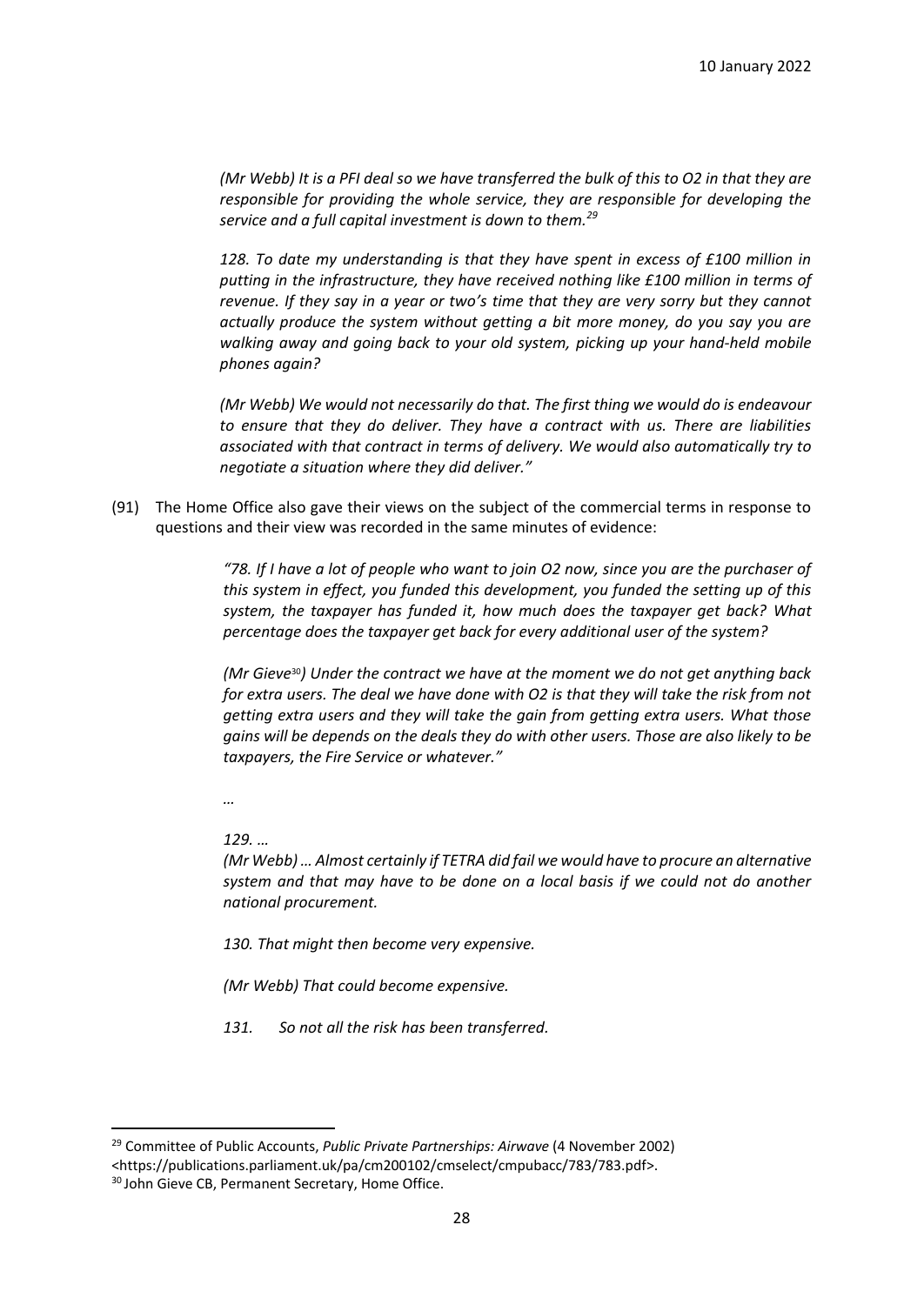*(Mr Webb) You could not ever mitigate risk against companies failing to deliver and going bankrupt. Quite frankly we would be looking to get a significant return on any investment we had made as a result of that.*

*(Mr Gieve) What risks are O2 taking? One risk is that they cannot produce the required level of performance for the investment they had assumed at the outset. For example, they may need to put in more masts than they had planned in order to provide the coverage and quality of performance. That will cost them a lot of money and that will reduce the 17%. They only get the 17% if they deliver the service to their cost.*

132. I understand that they only get 17% profit if they do that. What I am asking is if *they do not manage to do that and come back to you and say sorry they need more money whether in practice you are then over a barrel and have to say you cannot afford to go back to the old system. It would cost you a huge amount to ask somebody else to set up a new TETRA system now for us and therefore effectively you would be in a position where you were going to have to pay a little bit more to Airwave to make sure they do remedy the problems they still have.*

*(Mr Gieve) I certainly would not accept that if Jeff comes back and says he needs to change the contract we would just do so because we are over a barrel. We would force them to deliver on their contract and if they did not, there would be dire consequences. You then ask what happens if they are actually driven out and you have to find someone new. In that sense there is always a residual risk because we have to provide the service or at least the police authorities have to supply the service. That is true whether it is a PFI or a normal contract. There will be severe consequences for O2 if they cannot deliver"*

- (92) Evidence from Airwave on the acceptability of the 17% return is that *"[w]hat we made clear at the time and we still stand by, is that we would not have done this project in isolation for the police at [17%] return. We have taken this project on, on the basis that it would give us an opportunity to be able to market it to the Fire Service, the Ambulance Service and such like*". 31
- (93) The statements made by all parties in response to questions concerning profitability illustrate that all parties to the negotiations recognised that the return to Airwave reflected commercial risk taken on by Airwave in circumstances in which the PITO had the opportunity to share in the risk and rewards but chose not to do so. The rate of return was considered and determined to be fair.

#### <span id="page-28-0"></span>4.2 Benchmarking provisions

<span id="page-28-1"></span>(94) The Issues Statement is silent on whether the Group intends to take account of the benchmarking provisions agreed between the parties, yet this may have a significant bearing on profitability  $[\mathcal{K}]$  when the  $[\mathcal{K}]$ to invoke these provisions. In addition to carefully drafted provisions on pricing, the contract with the Home Office contains an independent third-party referral process (the "Benchmarking Process") to ensure that prices are fair, which has already

<sup>31</sup> Committee of Public Accounts, *Public Private Partnerships: Airwave* (4 November 2002) Q199 [<https://publications.parliament.uk/pa/cm200102/cmselect/cmpubacc/783/783.pdf>](https://publications.parliament.uk/pa/cm200102/cmselect/cmpubacc/783/783.pdf).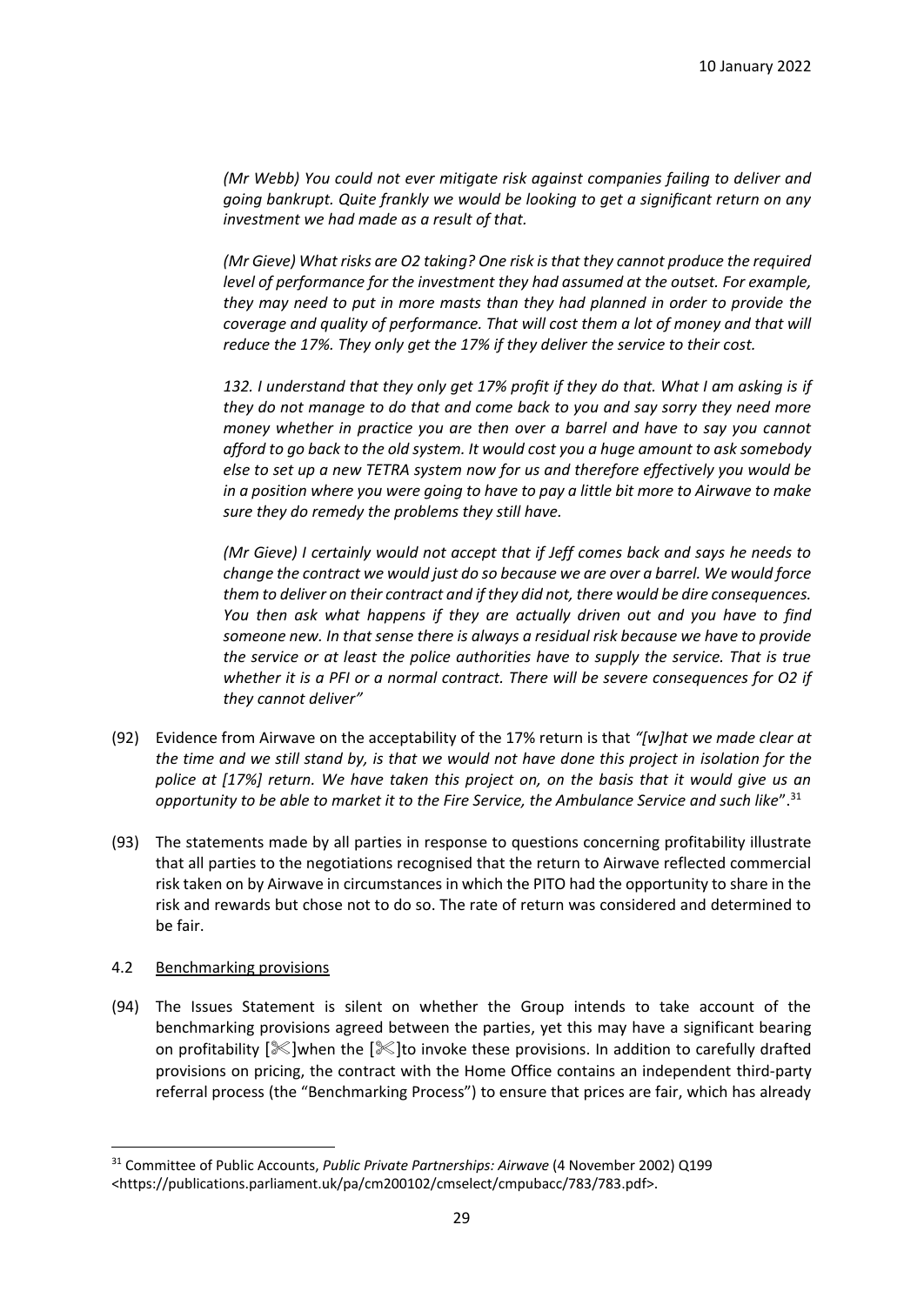been used by the parties.<sup>32</sup> Indeed, the Home Office preferred to  $[$   $\&$ ]. The Home Office was satisfied by both the price discounts and overall contractual arrangements, including additional capital investments executed in those agreements. The Benchmarking Process was used on two occasions to verify the fairness of pricing, and on both occasions the third party found no excessive pricing for the Airwave service.

<span id="page-29-4"></span>(95) The Group is therefore respectfully invited to give requisite weight to the method chosen by the well-advised parties to address questions of value for money within the contract. The benchmarking provisions are fully capable of addressing value for money. Otherwise, contractual certainty is destroyed, and that cannot be an appropriate or proportionate intervention.

# <span id="page-29-0"></span>4.3 Innovation

- <span id="page-29-2"></span>(96) The Group proposes to look at delays in the design and roll-out of ESN. Motorola strongly welcomes this and refers the Group to the detailed submissions made in Motorola's Response to the MIR Decision.<sup>33</sup> Motorola is deeply concerned with the CMA's apparent perception that Motorola has been able to shape ESN, and Motorola respectfully requests that the Group requires the production of an appropriate balance of evidence in this respect (including from those stakeholders mentioned above at paragraph [1\(e\).](#page-2-1)
- (97) Motorola notes that the Group does not indicate any intention to examine how the Home Office's conduct has affected the reference market in relation to innovation. This is a material omission given that the Home Office (albeit later indicating its regret in this regard) structured the ESMCP programme in such a way that delivery of ESMCP was solely in the hands of the Home Office. The Group is respectfully reminded (i) that EE and Motorola were prohibited from working together which led to delays;<sup>34</sup> (ii) that, having suggested to Motorola that it was interested in exploring it the Home Office then declined to discuss the possibility of a  $[\mathcal{K}]$ ; and (iii) that the Home Office is in the process of securing  $[\mathcal{K}]$ .
- <span id="page-29-3"></span>(98) The Group is respectfully invited to consider whether the Home Office has in fact met the requirements of users and whether this may have dampened innovation. The Home Office obtained a set of requirements from end users known as Elaborated Requirements (ELABRs), which form the basis of user expectations regarding the operation of ESN. However, it should be emphasised that these requirements do not align with the requirements that Motorola agreed to satisfy as part of the Lot 2 Agreement.

<span id="page-29-1"></span><sup>&</sup>lt;sup>32</sup> Airwave was described by the third party as "exceptionally cooperative" in the most recent Benchmarking Process.

<sup>&</sup>lt;sup>33</sup> Motorola Response to MIR Decision, at section 2.

<sup>&</sup>lt;sup>34</sup> Motorola Response to MIR Decision, at paragraph (63).